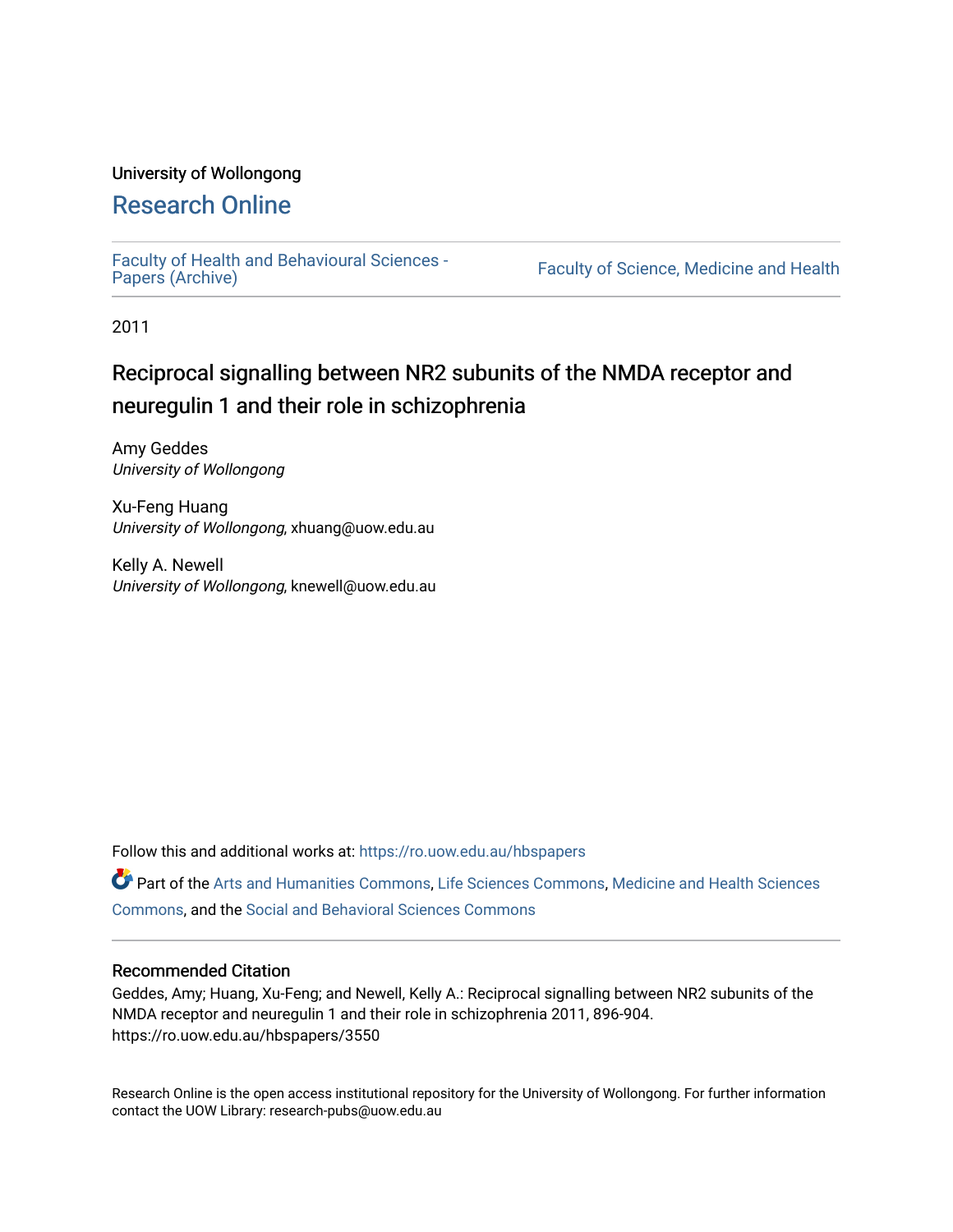## Reciprocal signalling between NR2 subunits of the NMDA receptor and neuregulin 1 and their role in schizophrenia

## **Abstract**

Schizophrenia is a debilitating neurodevelopmental psychiatric disorder. Both the N-methyl-D-aspartate receptor (NMDAR) and neuregulin1 (NRG1) are key molecules involved in normal brain development that have been linked to schizophrenia pathology and aetiology. The NR2 proteins are critical structural and functional subunits of the NMDAR and are developmentally and spatially regulated. Altered NR2 gene and protein expression has been found in human post-mortem schizophrenia brain tissue together with changes in NRG1 and its receptor ErbB4. The NR2 subunits and ErbB4 share a common anchoring domain on the postsynaptic density and therefore a disruption to either of these molecules may influence the functioning of the other. It has been shown that NRG1 signalling can affect NMDAR levels and function, particularly phosphorylation of the NR2 subunits. However little is known about the possible effects of NMDAR dysfunction on NRG1 signalling, which is important with regards to schizophrenia aetiology as numerous risk factors for the disorder can alter NMDAR functioning during early brain development. This review focuses on the role of the NMDA receptor subunits and NRG1 signalling in schizophrenia and proposes a mechanism by which a disruption to the NMDAR, particularly via altering the balance of NR2 subunits during early development, could influence NRG1 signalling.

## **Disciplines**

Arts and Humanities | Life Sciences | Medicine and Health Sciences | Social and Behavioral Sciences

## Publication Details

Geddes, A. E., Huang, X. & Newell, K. A. (2011) Reciprocal signalling between NR2 subunits of the NMDA receptor and neuregulin 1 and their role in schizophrenia, Progress in Neuro-Psychopharmacology and Biological Psychiatry, vol. 35, no. 4, 1 June 2011 pp. 896-904.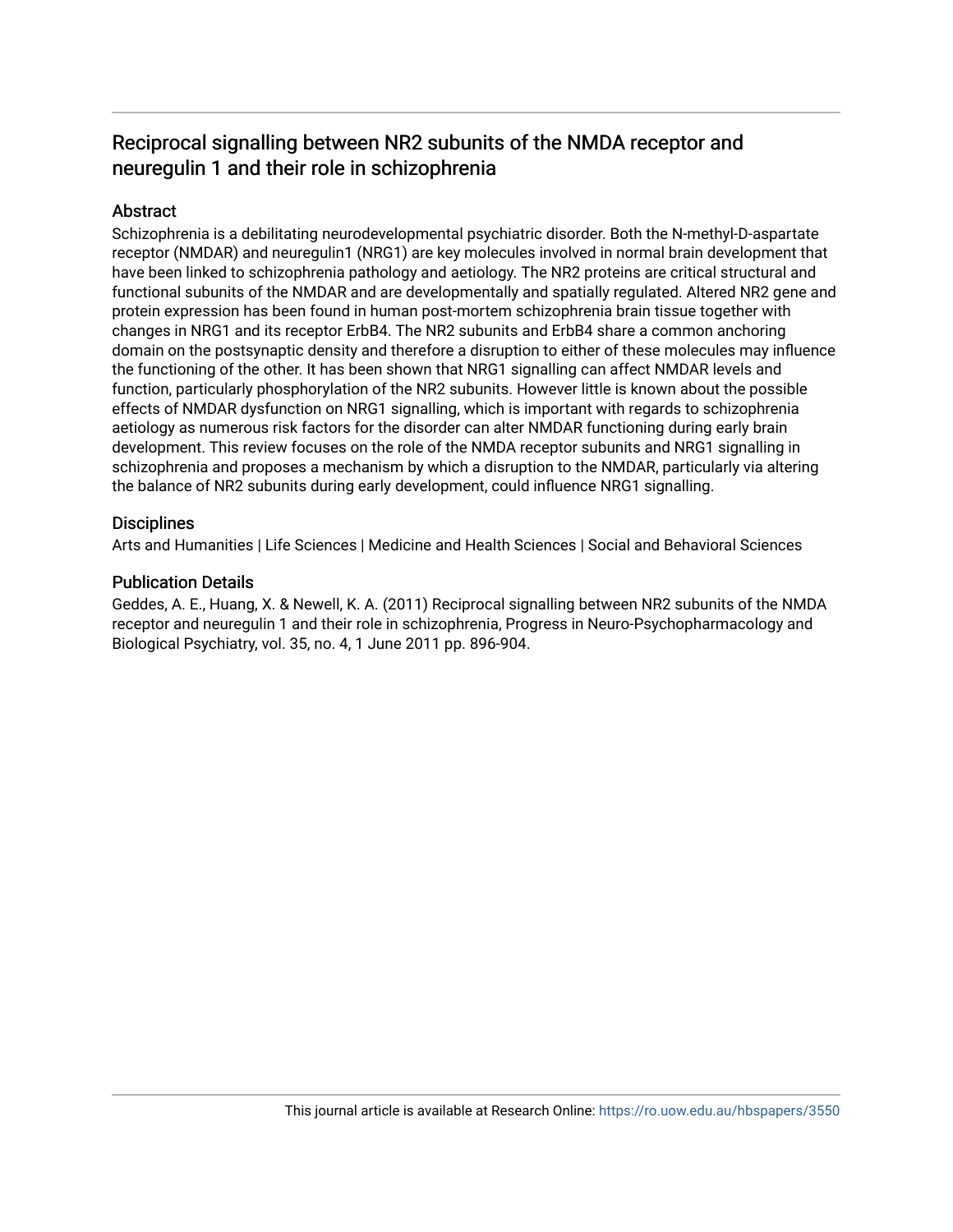## **Reciprocal signalling between NR2 subunits of the NMDA receptor and Neuregulin1 and their role in schizophrenia**

## **Amy E Dawsona,b, Kelly A Newella,b, Xu-Feng Huanga,b,\***

a: Centre for Translational Neuroscience, School of Health Sciences, University of Wollongong, Wollongong, NSW 2522, Australia b: Schizophrenia Research Institute, Darlinghurst, 2010, NSW, Australia

**\*** Corresponding author: Professor Xu-Feng Huang, University of Wollongong, School of Health Sciences, Northfields Ave, Wollongong, NSW 2522, Australia. Fax +61 2 4221 4300. Email xhuang@uow.edu.au.

Total pages : 26 (including figure and table)

Total Figures : 1

Total Tables : 1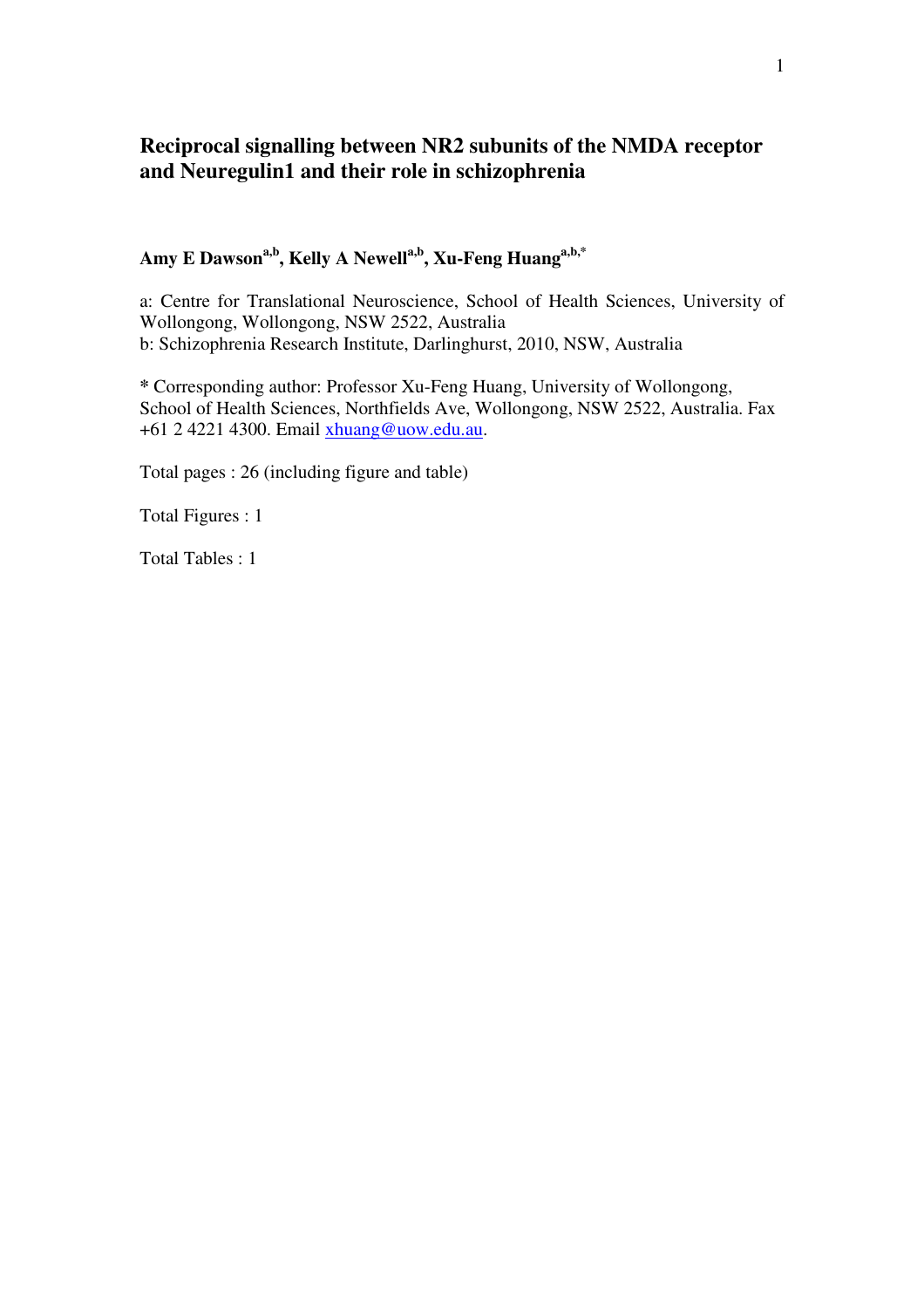### **Abstract**

Schizophrenia is a debilitating neurodevelopmental psychiatric disorder. Both the Nmethyl-D-aspartate receptor (NMDAR) and neuregulin1 (NRG1) are key molecules involved in normal brain development that have been linked to schizophrenia pathology and aetiology. The NR2 proteins are critical structural and functional subunits of the NMDAR and are developmentally and spatially regulated. Altered NR2 gene and protein expression has been found in human post-mortem schizophrenia brain tissue together with changes in NRG1 and its receptor ErbB4. The NR2 subunits and ErbB4 share a common anchoring domain on the postsynaptic density and therefore a disruption to either of these molecules may influence the functioning of the other. It has been shown that NRG1 signalling can affect NMDAR levels and function, particularly phosphorylation of the NR2 subunits. However not much is known about the possible effects of NMDAR dysfunction on NRG1 signalling, which is important with regards to schizophrenia aetiology as numerous risk factors for the disorder can alter NMDAR functioning during early brain development. This review focuses on the role of the NMDA receptor subunits and NRG1 signalling in schizophrenia and proposes a mechanism by which a disruption to the NMDAR, particularly via the altering the balance of NR2 subunits during early development, could influence NRG1 signalling.

**Section:** Disease-Related Neuroscience

**Keywords:** NMDA receptor; NR2 subunit; Neuregulin1; Schizophrenia; ErbB4

#### **Abbreviations:**

| NMDA-R            | N-methyl-D-aspartate receptor                            |
|-------------------|----------------------------------------------------------|
| NR <sub>2</sub> A | 2A subunit of the NMDA receptor                          |
| NR <sub>2</sub> B | 2B subunit of the NMDA receptor                          |
| NRG1              | Neuregulin 1                                             |
| <b>PSD-95</b>     | Post-synaptic density protein 95                         |
| ED                | Embryonic day                                            |
| PN                | Postnatal day                                            |
| <b>PPI</b>        | Prepulse inhibition                                      |
| <b>PCP</b>        | Phencyclidine                                            |
| TM                | Transmembrane                                            |
| <b>EGF</b>        | Epidermal growth factor                                  |
| <b>TACE</b>       | Tumor necrosis factor- $\alpha$ converting enzyme        |
| <b>BACE</b>       | β-site of amyloid precursor protein cleaving enzyme      |
| ErbB4             | v-erb-a erythroblastic leukemia viral oncogene homolog 4 |
| <b>SNP</b>        | Single nucleotide polymorphism                           |
| <b>DLPFC</b>      | Dorsolateral prefrontal cortex                           |
| <b>PDZ</b>        | Post-synaptic density 95, Drosophila disc large tumor    |
|                   | suppressor, Zonula occludens-1                           |
| Pyk2              | Proline-rich tyrosine kinase 2                           |
| Fyn               | Proto-oncogene tyrosine-protein kinase Fyn               |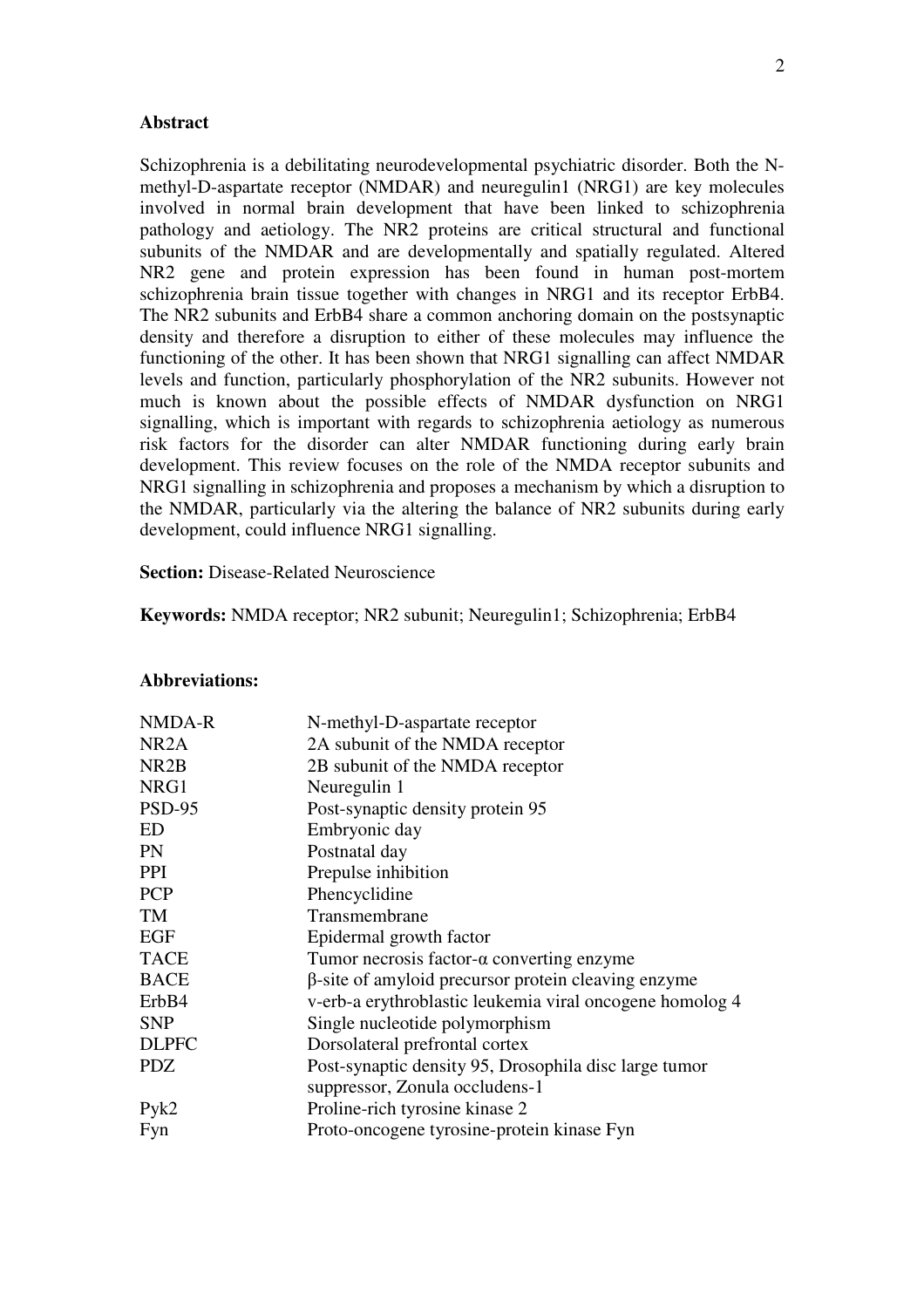## **1. Introduction**

Schizophrenia is a complex mental disorder that is thought to arise from an interaction of genetics and environment, with its origins in early neurodevelopment. A considerable amount of research has focused on the role of the ionotropic glutamate receptor, N-methyl-D-aspartate (NMDAR), in the pathogenesis of schizophrenia, since the discovery several decades ago that antagonists of this receptor, such as phencyclidine (PCP) and ketamine, mimic symptoms of the disorder in humans and exacerbate symptoms in schizophrenia patients (Olney et al., 1999). Not only do these NMDAR antagonists induce schizophrenia-like symptoms in humans, they have also been shown to induce schizophrenia-like symptoms in animals, as well as neural circuitry changes reminiscent of schizophrenia. The ability of these NMDA receptor antagonists to induce this schizophrenia-like phenotype in humans and animals supports the concept that schizophrenia may be the result of reduced or abnormal functioning of the NMDAR.

Schizophrenia is widely believed to result from disruptions early in brain development. The NMDAR, which plays a crucial role in brain development (du Bois and Huang, 2007), can be affected during early brain development by various factors including drug abuse during pregnancy, maternal stress or malnutrition, neonatal anaesthetic agents and gene mutations, which have all been associated with or suggested to increase the risk of developing schizophrenia (Ikonomidou et al., 2001, Abel et al., 2008, Shen et al., 2008). Various animal studies have been conducted using perinatal NMDAR antagonist treatment to further investigate the possible underlying neurobiology of schizophrenia (For review see du Bois and Huang, 2007). Long-term behavioural effects such as enhanced locomotion (Facchinetti et al., 1993,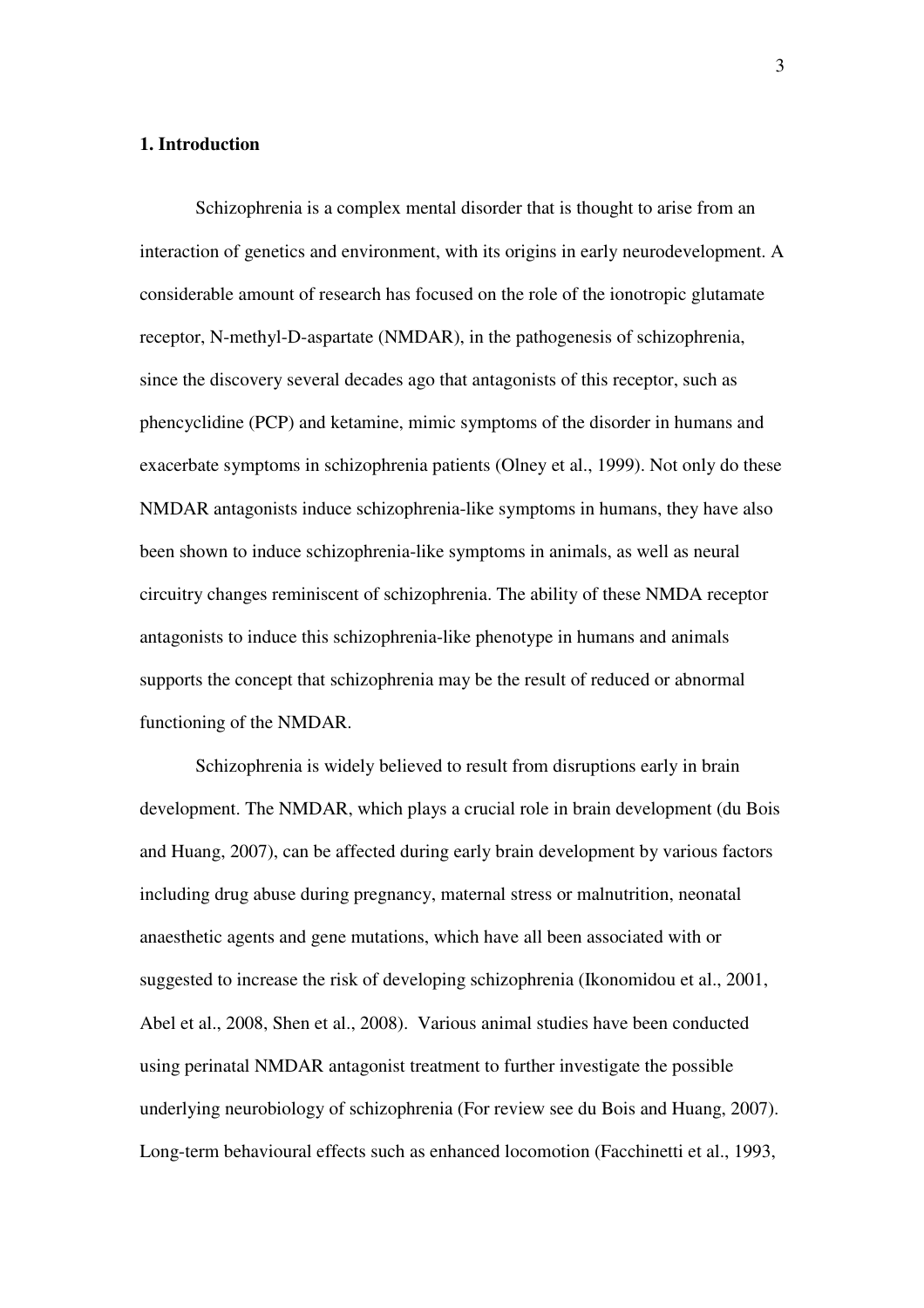Harris et al., 2003), impairments in cognitive function as examined by spatial working memory, cognitive set-shifting, and other learning tests (Sircar, 2003, Andersen and Pouzet, 2004, Fredriksson et al., 2004, Stefani and Moghaddam, 2005) and deficits in prepulse inhibition (Harris et al., 2003) are observed in adult rats and mice following perinatal NMDAR antagonist treatment. These behavioural changes mimic certain aspects of human schizophrenia and support the involvement of the glutamatergic system in schizophrenia-like symptoms. In addition to these behavioural changes, animals treated with NMDAR antagonists during the perinatal period have shown alterations in the brain which are similar to features of post-mortem schizophrenia tissue (Wilson et al., 1998, Wang et al., 2001, Sircar and Soliman, 2003, Wang et al., 2008, du Bois et al., 2009). As well as the many proposed environmental factors that increase the risk of schizophrenia, various family, twin and adoption studies have provided strong support for genetic involvement in the pathogenesis of the disorder (Pulver, 2000, Maynard et al., 2001), however the inheritance appears to be in a complex polygenetic and non-Mendelian manner (Risch and Baron, 1984). Genetic linkage analyses have identified several loci that are associated with the disorder (Berry et al, 2003) further suggesting that no single genetic mechanism can be responsible for the aetiology of schizophrenia. More likely, it may be that a range of interacting genetic and environmental factors contribute to an increased vulnerability of developing the disorder (Maynard et al., 2001, Lewis and Levitt, 2002).

Neuregulin 1 (NRG1) has been identified as one of the leading candidates for a schizophrenia susceptibility gene (Stefansson et al., 2002, Williams et al., 2003, Bakker et al., 2004, Fukui et al., 2006, Munafo et al., 2006). NRG1 signalling is important for early neural development as well as the regulation of neurotransmission, especially glutamatergic and GABAergic signalling, providing further evidence for an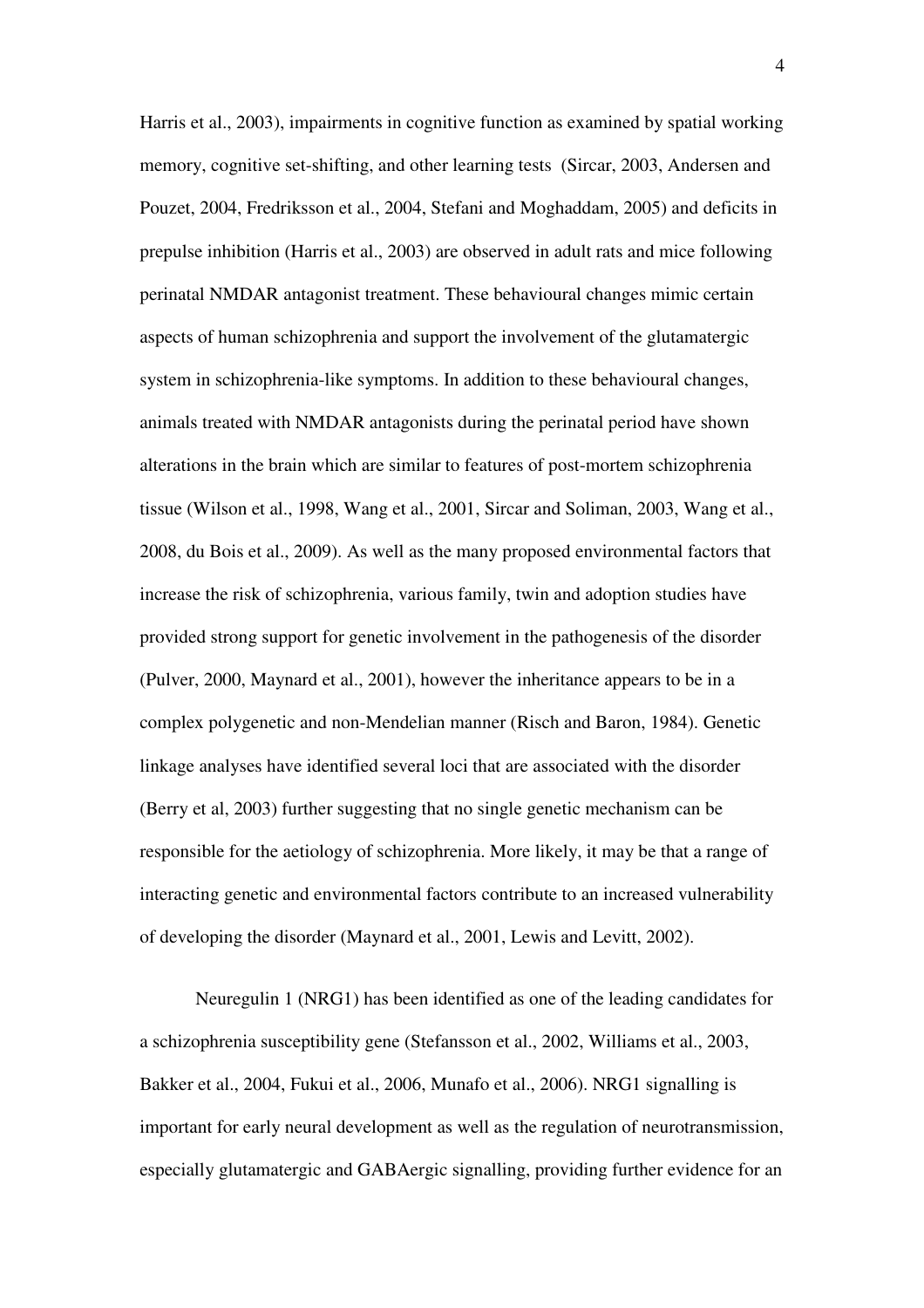involvement in the pathophysiology of schizophrenia (Mei and Xiong, 2008). The NR2 subunits of the NMDAR and the ErbB family of receptors for NRG1 share a common anchoring protein in the post synaptic density (Garcia et al., 2000, Lin et al., 2004) and thus it is expected that with this structural connection a disturbance to either signalling pathway would produce alterations of the other. This review will focus on the role of NMDARs and NRG1 in schizophrenia, with a particular focus on the interaction between the NR2 subunits and NRG1 during early development. This review will present evidence supporting the reciprocal nature of the NR2/NRG1 interaction and the consequences for schizophrenia aetiology.

### **2. NMDA Receptors: Structure, Function and Distribution**

NMDARs are composed of a heterometric assembly of subunits where at least one obligatory NR1 subunit combines with distinct arrangements of NR2 and/or NR3 subunits. To add to the complexity of these receptors, there are eight different splice variants of the gene encoding for the NR1 subunit and six other genes that encode for different forms of the NR2 (NR2A, NR2B, NR2C, NR2D) and NR3 (NR3A, NR3B) subunits, producing a multitude of different NMDAR's (Paoletti and Neyton, 2007). This formation of NMDAR's gives rise to a diverse range of functional and pharmacological properties (Sheng et al., 1994, Flint et al., 1997, Kristiansen et al., 2007).

The extracellular N-terminal domain of the NR2 subunits contains the binding site for glutamate, the primary activator of the NMDAR, while the NR1 subunit binds glycine, a co-activator. Inside the cell, the C-terminal region of the NR2 subunits is anchored to PDZ (Post-synaptic density 95, Drosophila disc large tumor suppressor, Zonula occludens-1)-containing scaffold proteins in the postsynaptic density (PSD) including PSD-95, synapse associated protein (SAP)102, PSD-93 and SAP97, with

5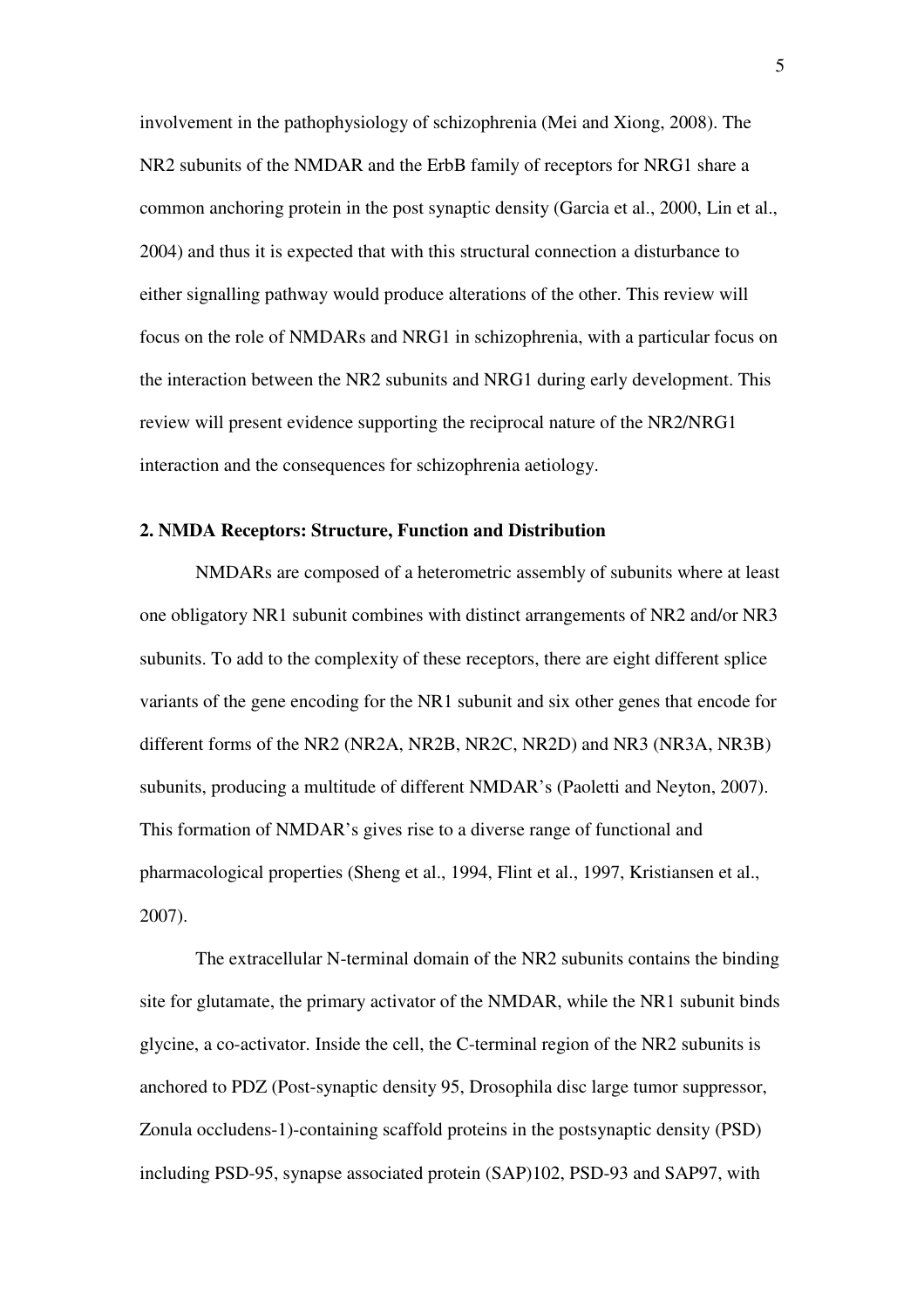PSD-95 being the most studied (Kornau et al., 1995, Muller et al., 1996, Niethammer et al., 1996, Bassand et al., 1999, Sans et al., 2000, Chen et al., 2006, Sato et al., 2008, Cousins et al., 2009). These proteins form the DLG (disks large homolog) subfamily of the membrane-associated guanylate kinases (MAGUKs), which have three PDZ domains, a src homology 3 (SH3) domain and a guanylate kinase domain (GUK) (Montgomery et al., 2004). Due to their close positioning to the postsynaptic membrane these proteins are involved in critical processes during synaptogenesis and synapse maturation including localisation, trafficking and organisation of many membranous and cellular proteins (Sheng and Hoogenraad, 2007, Elias et al., 2008, Howard et al., 2010).

The NR2 subunits of the NMDA-R are developmentally and spatially regulated, providing an important level of receptor regulation. (Herin and Aizenman, 2004, Mueller and Meador-Woodruff, 2004). Animal studies have revealed that the NR2B and NR2D subunits emerge early in development with NR2B and NR2D mRNA present prenatally in the rodent brain, as early as embryonic day 14, while the NR2A and NR2C mRNAs are not detectable until at or after birth (Watanabe et al., 1992, Monyer et al., 1994, Sheng et al., 1994). Similarly NR2B protein is already widely and strongly expressed by birth with very little expression of NR2A and NR2C protein at postnatal day zero (Portera-Cailliau et al., 1996, Wenzel et al., 1997, Sans et al., 2000, Liu et al., 2004). The expression pattern of the PSD and SAP proteins mirrors that of the NR2 subunits with the SAP102 and SAP97 proteins present early in development and involved in synaptogenesis while PSD-95 and PSD-93 emerge later during synapse maturation (Sans et al., 2000, Elias et al., 2008, Howard et al., 2010). There has been evidence to suggest that certain NR2 subunits preferentially associate with one or another of the DLG proteins for example, one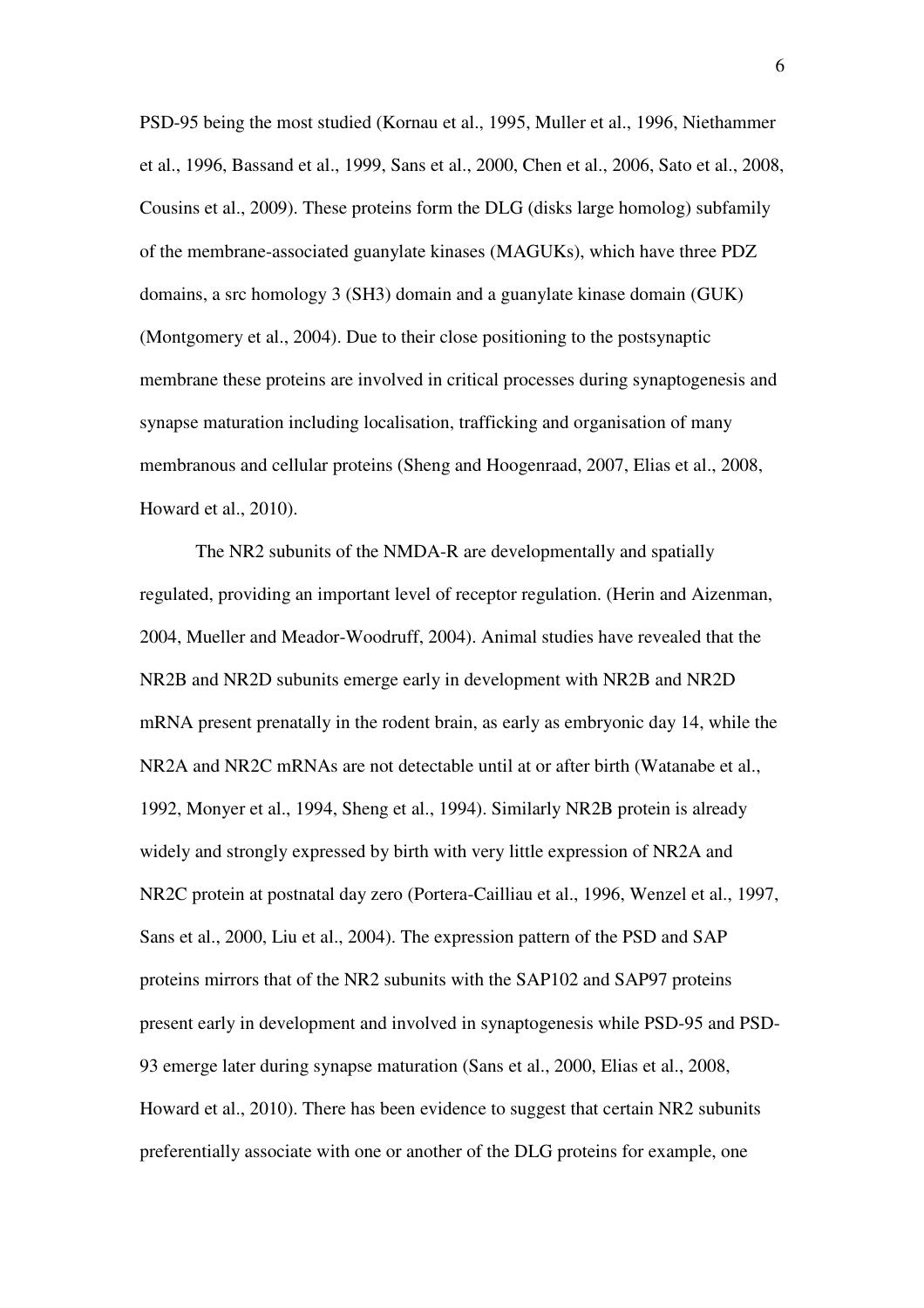study has shown that NR2A has a slight but not complete preference for PSD-95 and NR2B a preference for SAP102 (Sans et al., 2000). On the other hand it has been found that the number of binding domains for PSD-95 on the NR2B subunit is more than that of the NR2A subunit and thus suggested that NR2B may be more closely associated to PSD-95 (Cousins et al., 2009).

Throughout postnatal development, expression of NR2A mRNA and protein increases to a peak in all brain areas at around the third postnatal week and then a slight reduction in the adult rodent brain (Monyer et al., 1994, Sheng et al., 1994, Zhong et al., 1995, Wenzel et al., 1997, Guilarte and McGlothan, 1998, Ritter et al., 2002). There is a pronounced increase in NR2B expression, particularly protein levels, during the first week in most brain regions (Monyer et al., 1994, Wenzel et al., 1997, Ritter et al., 2002). However there appears to be conflicting results of NR2B expression from this point until adulthood with some studies showing cortical NR2B expression remains constant from early development to adulthood (Sheng et al., 1994, Zhong et al., 1995, Portera-Cailliau et al., 1996) while others have found a decrease in NR2B levels, between PN21 and adulthood (Monyer et al., 1994, Wenzel et al., 1997). There has also been a reported decrease in NR2B mRNA levels in the hippocampus between PN5 to PN35 with an opposing increase occurring in NR2A levels (Guilarte and McGlothan, 1998, Ritter et al., 2002). The most prominent feature of NR2B expression during development is the confinement to forebrain areas in adulthood, opposing that of the NR2A subunit which is increasingly expressed in all brain regions throughout development (Watanabe et al., 1992, Portera-Cailliau et al., 1996, Wenzel et al., 1997). Forebrain areas, in particular the prefrontal cortex, striatum and hippocampus, are closely associated with schizophrenia pathology as the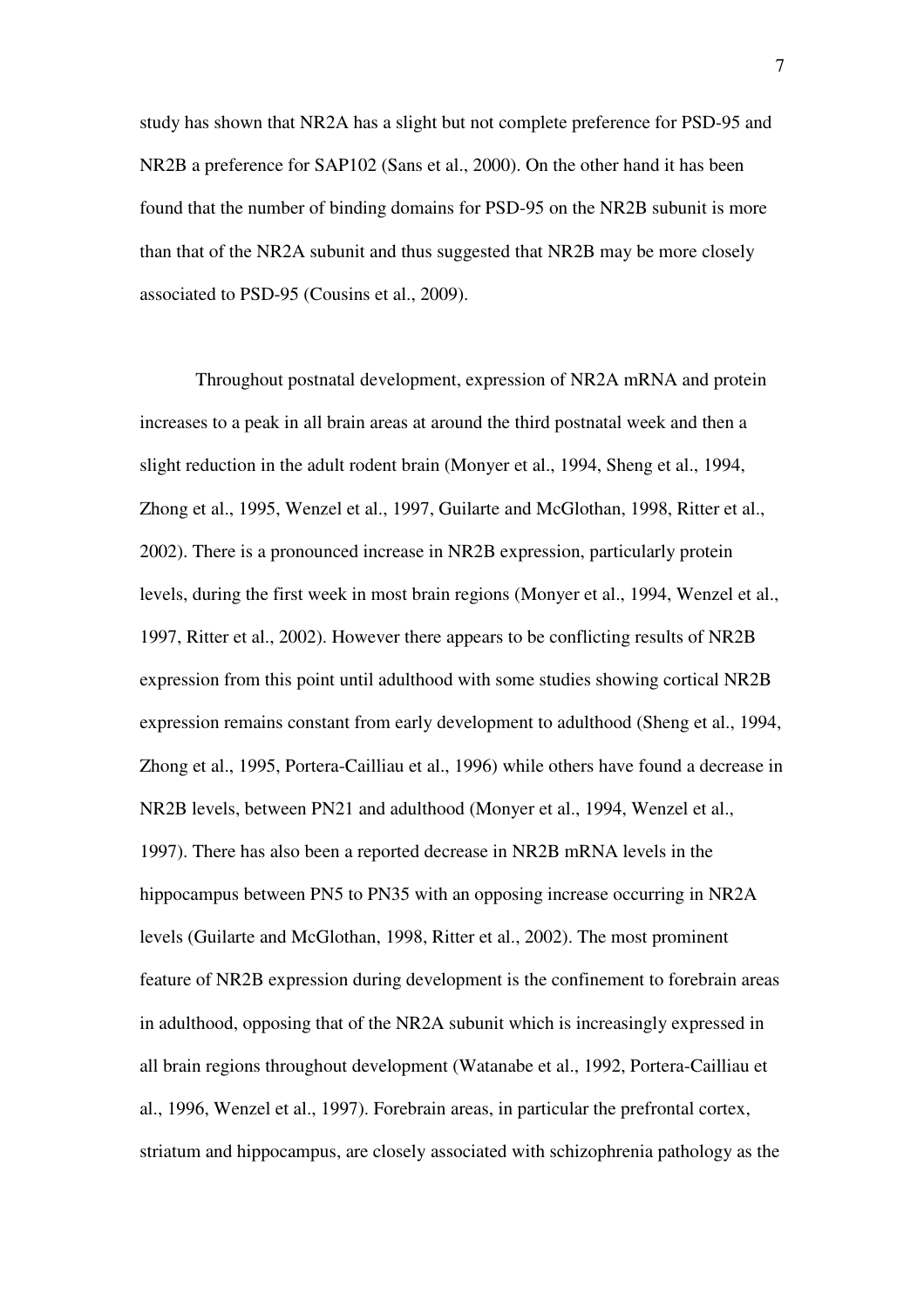neural circuits contained within and between these regions play a central role in eliciting the positive, negative and cognitive symptoms that are experienced by patients with the disorder (Heimer, 2000). Therefore this regional expression of NR2 subunits, may play an important role in schizophrenia symptoms.

The expression of NR2C mRNA and protein in the rodent brain is fairly weak until the third postnatal week when there is a dramatic increase in the cerebellum and thalamus (Monyer et al., 1994, Zhong et al., 1995, Wenzel et al., 1997). This increase in NR2C levels correlates with a decrease in NR2B levels in the cerebellum at this time suggesting a switch in the subunit expression (Monyer et al., 1994). Compared to the other subunits NR2D expression peaks earlier in development, around PN7, but is restricted to regions such as the midbrain and thalamus (Monyer et al., 1994).

A similar pattern of NR2 mRNA and protein expression has been observed in a study of the human foetal brain, where NR2B is the predominant subunit expressed in all of the cortical layers as early as gestational week 8 with transient increases at week 11, 13 and 19 (Ritter et al., 2001). Moreover, there is a decline in NR2B mRNA in the human hippocampus from its peak expression during the neonatal stage of life to adulthood, whereas NR2A mRNA expression appears to remain consistent throughout the life stages (Law et al., 2003). Interestingly, the adult levels of NR2A and NR2B mRNA in each subregion of the hippocampus are quite similar, with the exception of the dentate gyrus where NR2B mRNA levels remain significantly higher than NR2A at each point in development (Law et al., 2003).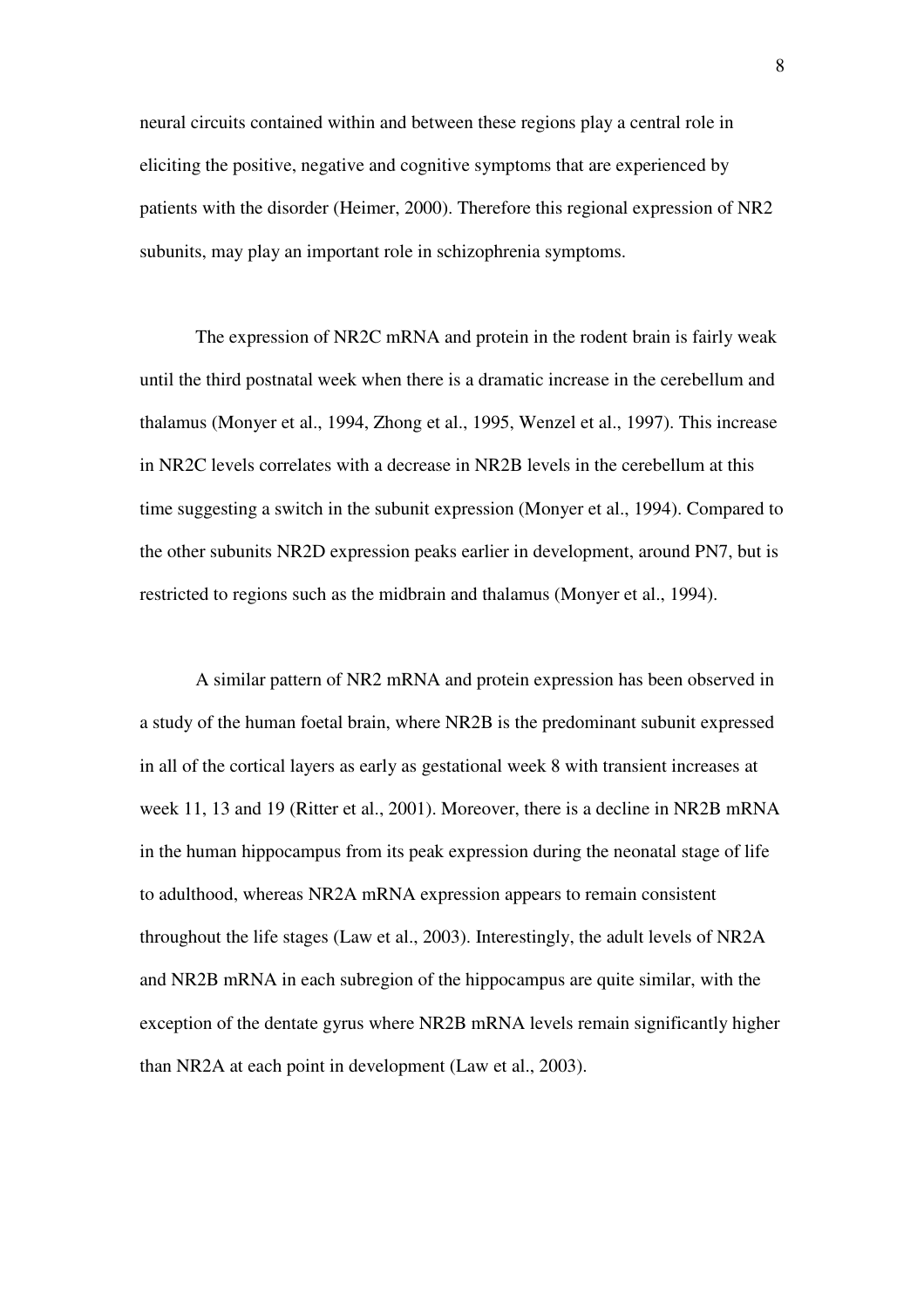The developmental expression of the NR1 subunit has also been considered with most studies indicating a slight increase from embryonic stages until the third postnatal week, similar to the NR2 subunits, and then a plateau effect to adulthood (Watanabe et al., 1992, Monyer et al., 1994, Sheng et al., 1994). However one study showed that the NR1 splice variants without the 5' insert and with or without both the 3' inserts had a much higher expression in the cortex and hippocampus throughout development, while in the cerebellum, the NR1 splice variant without the 5' insert dominated early in development but with the 5' insert and without the 3' insert was highest at adulthood (Zhong et al., 1995). Therefore, contrary to popular belief, there may also be some developmental and spatial regulation of the splice variants of the NR1 subunit.

#### **3. NMDA Receptor subunits and Schizophrenia**

Several studies have found alterations in the level of NR1 and NR2 mRNA and protein, as well as the proteins in the PSD, in schizophrenia subjects in comparison to control subjects (See Table 1). For example, NR1 mRNA appears to be decreased in the hippocampus and thalamus and increased in the occipital and anterior cingulate cortices (Gao et al., 2000, Ibrahim et al., 2000, Dracheva et al., 2001, Kristiansen et al., 2006). However these results vary in terms of the specificity of the probe used to detect the mRNA with some studies using pan probes while others are specific to certain splice variants of NR1. There are alterations in NR2 subunit mRNA in the prefrontal cortex, including an increase in NR2D and a reduction in NR2A and NR2C levels (Akbarian et al., 1996, Beneyto and Meador-woodruff, 2008). NR2B subunit mRNA has been found to be increased in the hippocampus (Gao et al., 2000) while NR2B subunit protein has been found to be selectively upregulated in the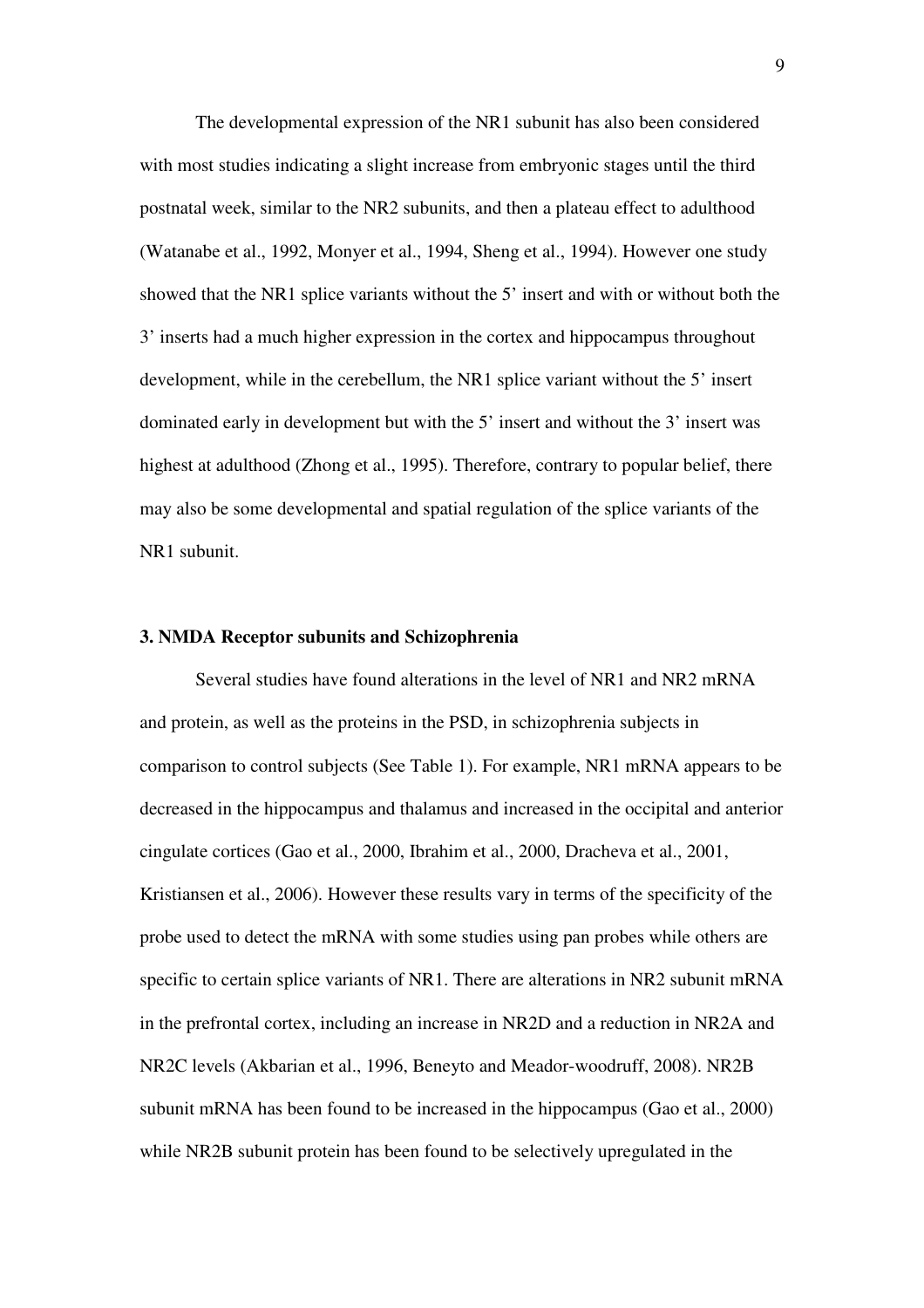superior temporal cortex (Grimwood et al., 1999). These findings show significant changes however there are also studies showing no changes in the same brain regions (See Table 1). Clinton and colleagues have found that the use of an elderly versus a younger cohort of samples can influence direction of change in the subunits. The PSD and SAP proteins appear to be particularly vulnerable to age with opposite changes in both the prefrontal cortex and thalamus depending on whether the cohort is elderly or younger aged (Clinton et al., 2003, Clinton and Meador-Woodruff, 2004, Clinton et al., 2006). Therefore due to the inconsistent findings, which could be attributed to differences in tissue cohorts and methodologies, these results must be interpreted with caution.

Furthermore alterations in associated transporter and regulatory proteins of the NMDAR subunits has been reported in schizophrenia, particularly associated with the NR2B subunit (Kristiansen et al., 2010). For example, molecules in the NR2B trafficking complex are dysregulated in schizophrenia patients, with an increase in CASK and mLin7C mRNA in the prefrontal cortex and an increase in mLin7A and APBA mRNA and decrease in CASK and mLin7C protein in the anterior cingulate cortex (Kristiansen et al., 2010).

TABLE 1 is about here.

While human post-mortem data supports that NMDARs and their subunits are altered in schizophrenia, whether they be increased or decreased in brain regional specific manner, animal studies have and will continue to assist in unravelling the functional and developmental significance of those alterations in schizophrenia patients. There are a number of animal studies that have examined the role of a non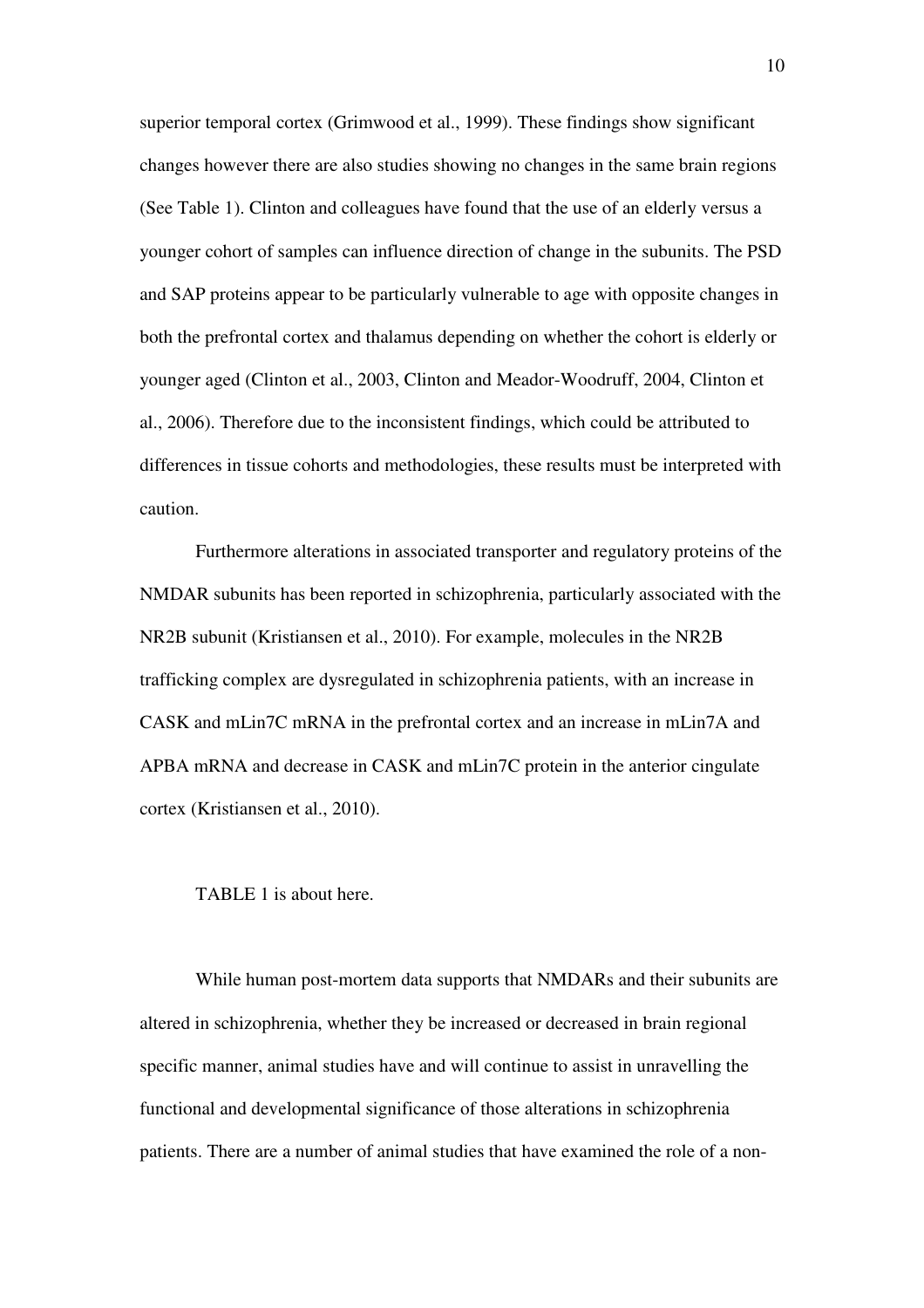specific NMDAR blockade on behaviour and neurochemical alterations in the rodent, however, there is currently limited animal data available with regard to a blockade of the specific subunits. A small number of behavioural studies have been conducted in adult rodents using various NR2 antagonists, primarily NR2A and NR2B, or genetically modified mice. Studies have shown that Ro 25-6981, an NR2B antagonist, produced hyperlocomor activity (20mg/kg), disrupted prepulse inhibition (PPI) (5-  $20mg/kg$ ), an increase in a measure of anxiety-like behaviour (10mg/kg) and an impairment in the acquisition of fear memory (10mg/kg) in adult rats, which are well recognised as schizophrenia-like behaviours in the rodent (Chaperon et al., 2003, Mathur et al., 2009). However there have also been reports of a lack of behavioural changes in rodents treated similarly (Kosowski and Liljequist, 2004, Mathur et al., 2009). Adult rats treated with a more potent and selective NR2B antagonist, Ro 63- 1908, displayed increased locomotor activity (10-30mg/kg) and impaired response inhibition (1-10mg/kg) but no disruption to PPI (1-10mg/kg) (Higgins et al., 2003). A recent study has shown that there are deficits in both spatial and non-spatial memory following a forebrain-specific deletion of NR2B, whereas hippocampal-restricted deletion of NR2B induces a selective working memory deficit (von Engelhardt et al., 2008). Mice with a complete knockout of NR2B die shortly after birth and therefore cannot undergo behavioural analysis.

On the other hand, blockade of the NR2A subunit with NVP-AAM077 has been reported to reduce locomotor activity (5-10mg/kg) and lack a disruption of PPI (5-20mg/kg) (Chaperon et al., 2003), findings supported by NR2A knockout mice (Spooren et al, 2004). In another study NR2A knockout mice also exhibited reduced anxiety and depression-like behaviour (Boyce-Rustay and Holmes, 2006). Although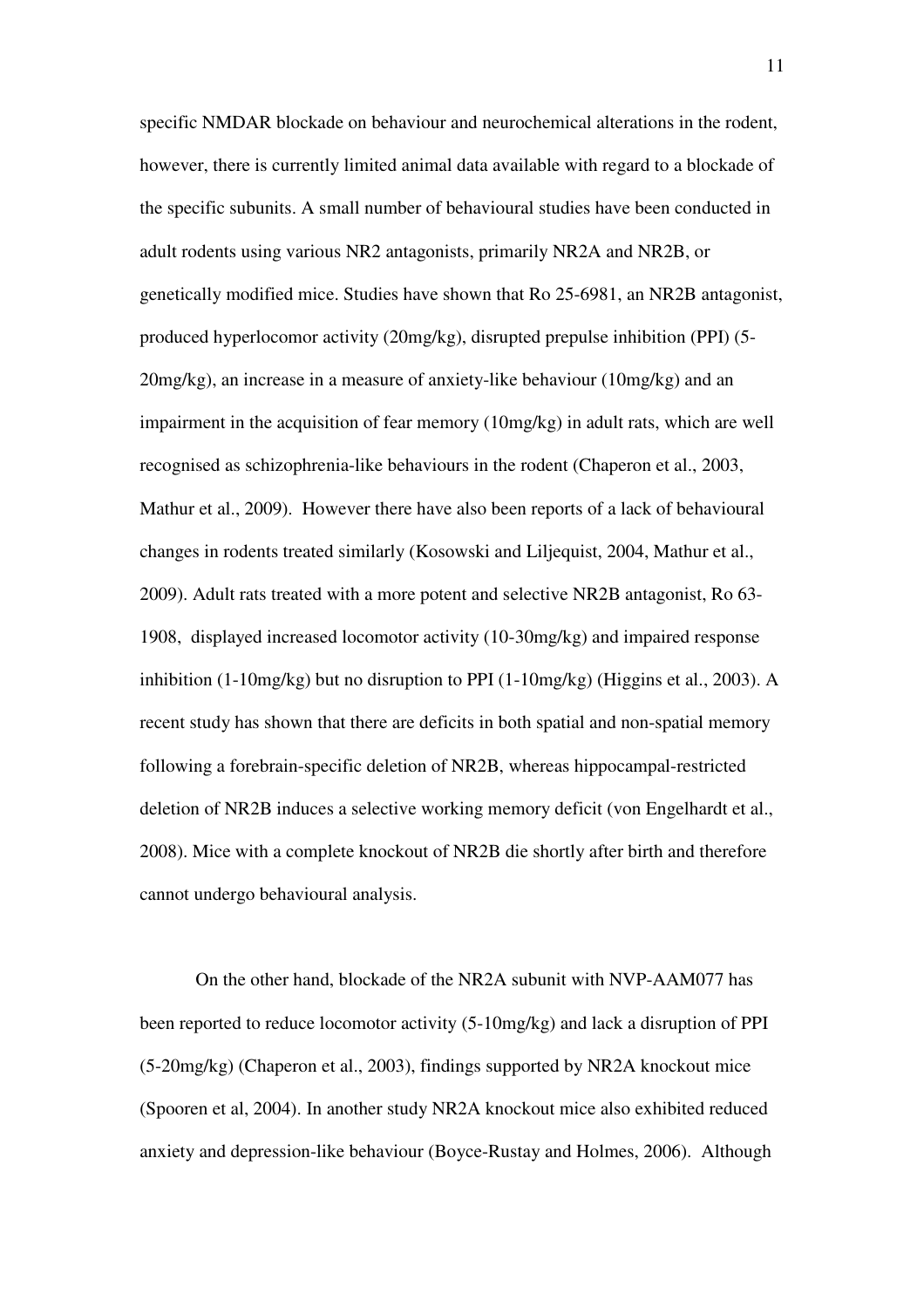these studies show behavioural abnormalities that mirror schizophrenia symptoms with NR2B antagonists in adult animals, although they are not to the same extent as those observed with non-selective NMDAR antagonists. Due to the expression pattern of the NR2 subunits in early development and the relevance of the developmental neurobiology of schizophrenia, NR2 antagonist treatment may need to be further examined in a perinatal model in order to verify its relevance to the etiology of schizophrenia.

Anastasio and colleagues (2009) have investigated the behavioural and cellular effects of perinatal NR2A and NR2B antagonism. They reported enhanced apoptosis following perinatal (PN7, 9 and 11) NR2A antagonist treatment (10 and 20mg/kg PEAQX) in addition to a locomotor sensitisation effect to a phencyclidine (PCP) challenge, while perinatal NR2B antagonist treatment (1 or 5mg/kg ifenprodil) did not produce elevated apoptosis or a locomotor sensitisation to PCP (Anastasio et al., 2009). The NR2B antagonist (ifenprodil) used, is not as potent or specific to the NR2B subunit as Ro 63-1908 (Zhou et al., 1999) in which doses of up to 30mg/kg have been used in adult rodents. Therefore, this dose of ifenprodil may not be high enough to see any behavioural effects and hence there remains the possibility that NR2B-induced apoptosis does occur. While the apoptotic effect might be related to the NR2A-containing NMDAR's, this may leave an imbalance of NR2 subunits (possibly via a responsive upregulation of NR2A subunits and hence a relative decrease in NR2B) which may cause behavioural and neurochemical abnormalities reminiscent of schizophrenia.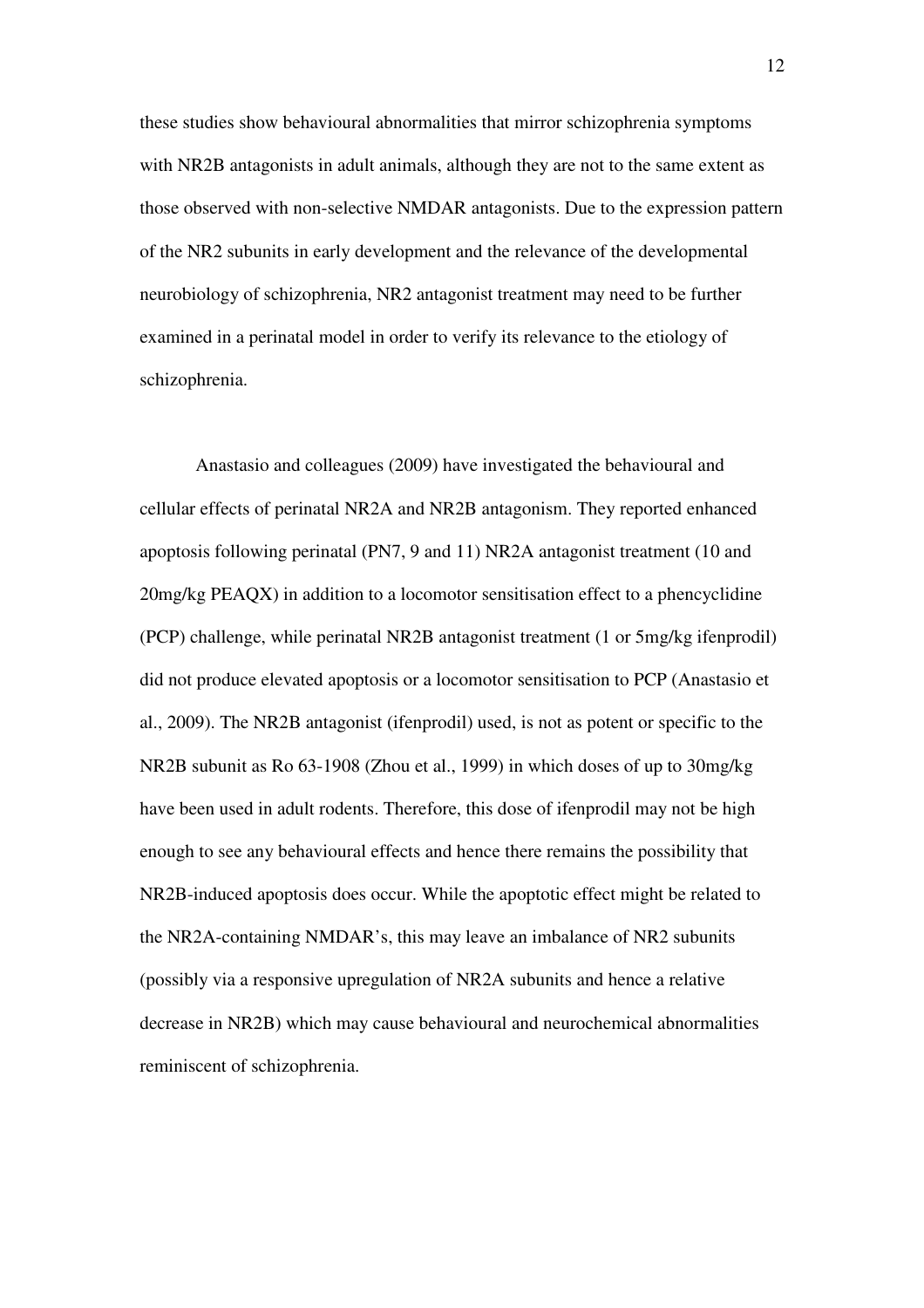Changes in PSD-95 and NMDAR subunit expression have been observed following NMDAR antagonist treatment. One study found that acute treatment with the non-competitive antagonist PCP, increased the expression of membrane NR2B protein and decreased the level of NR2B protein in the endoplasmic reticulum on PN7 in the frontal cortex of the rat brain (Anastasio and Johnson, 2008). This was suggested to be due to an increase in the trafficking of the NR2B subunit to the membrane. This short-term upregulation of NR2B was accompanied by an increase in the level of PSD-95 but not the NR2A subunit (Anastasio and Johnson, 2008). On the other hand subchronic treatment with PCP resulted in an elevated membrane and endoplasmic reticulum level of NR2A but not NR2B or PSD-95 which has been attributed to an increase in synthesis of NR2A protein (Anastasio and Johnson, 2008). Following an 8 hour NMDAR blockade an increase in the insertion of new NR2A subunit containing NMDA receptors has also been found in hippocampal cell cultures, however no change in the NR2B subunit (von Engelhardt et al., 2009). Another study found that NR2A mRNA was significantly increased in the striatum, cortex and hippocampus 4 hours following MK-801 treatment to rats on PN7 (Wilson et al., 1998). It has been hypothesised that this imbalance of the NMDA-R subunits, particularly the disproportionate NR2A/NR2B ratio, after treatment with NMDAR antagonists causes an acceleration of the normal NMDAR development processes (Wilson et al., 1998). This disproportionate development of the NMDAR subunits and the consequent alteration in NMDAR function (Kristiansen et al., 2007) could trigger a cascade of modifications to other molecules such as those in the NRG1/ErbB4 pathway and hence, render the brain more susceptible to schizophrenia onset later in life.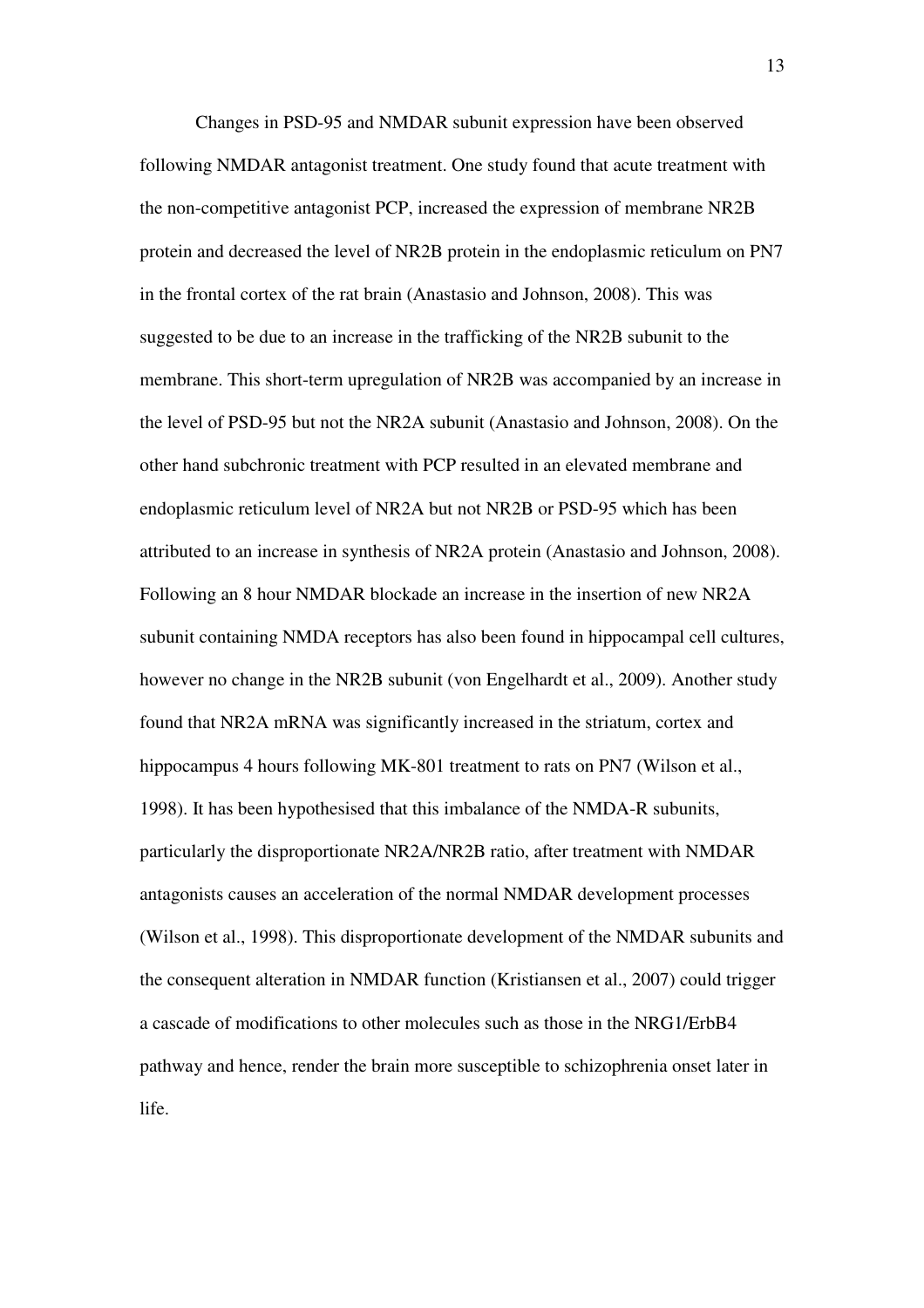### **4. NRG1/ErbB4: Structure, Function and Distribution**

NRG1 belongs to a family of genes encoding for growth/differentiation factors that exert their effects on various organs, including the brain, by activating the ErbB tyrosine kinase receptors (Garcia et al., 2000). The NRG1 gene transcripts can be classed as six types and comprise over 31 different isoforms of NRG1 in total due to the presence of multiple promoter regions and alternative splicing of the gene sequence (Falls, 2003, Harrison and Law, 2006, Mei and Xiong, 2008).

NRG1 is synthesised in a membrane-bound form, often referred to as pro-NRG1, a precursor to the mature NRG1 signalling protein that is generated from the proteolytic cleavage at the extracellular transmembrane (TM) region . The release of the soluble extracellular portion (inclusive of the epidermal growth factor (EGF) domain) of NRG1 occurs in most isoforms, with the exception of type III which remains in contact with the cell as both the N-terminal and C-terminal of the protein are located intracellularly (For review see Mei and Xiong, 2008). The cleavage is catalysed by the proteases tumor necrosis factor-α converting enzyme (TACE), β-site of amyloid precursor protein cleaving enzyme (BACE) and meltrin β, and leads to the diffusion of mature NRG1 into the extracellular space for functional purposes (Hu et al., 2006, Yokozeki et al., 2007, Mei and Xiong, 2008).

The pattern of expression of NRG1 mRNA and protein in the rodent CNS during development varies between the different isoforms. Type I mRNA is predominant during early embryogenesis whereas type II and III mRNA are not detected until midgestation but display a broader expression pattern in the brain (Meyer et al., 1997). Similarly NRG1 type I protein is expressed early in embryonic development with a strong distribution already present in the cortical plate, piriform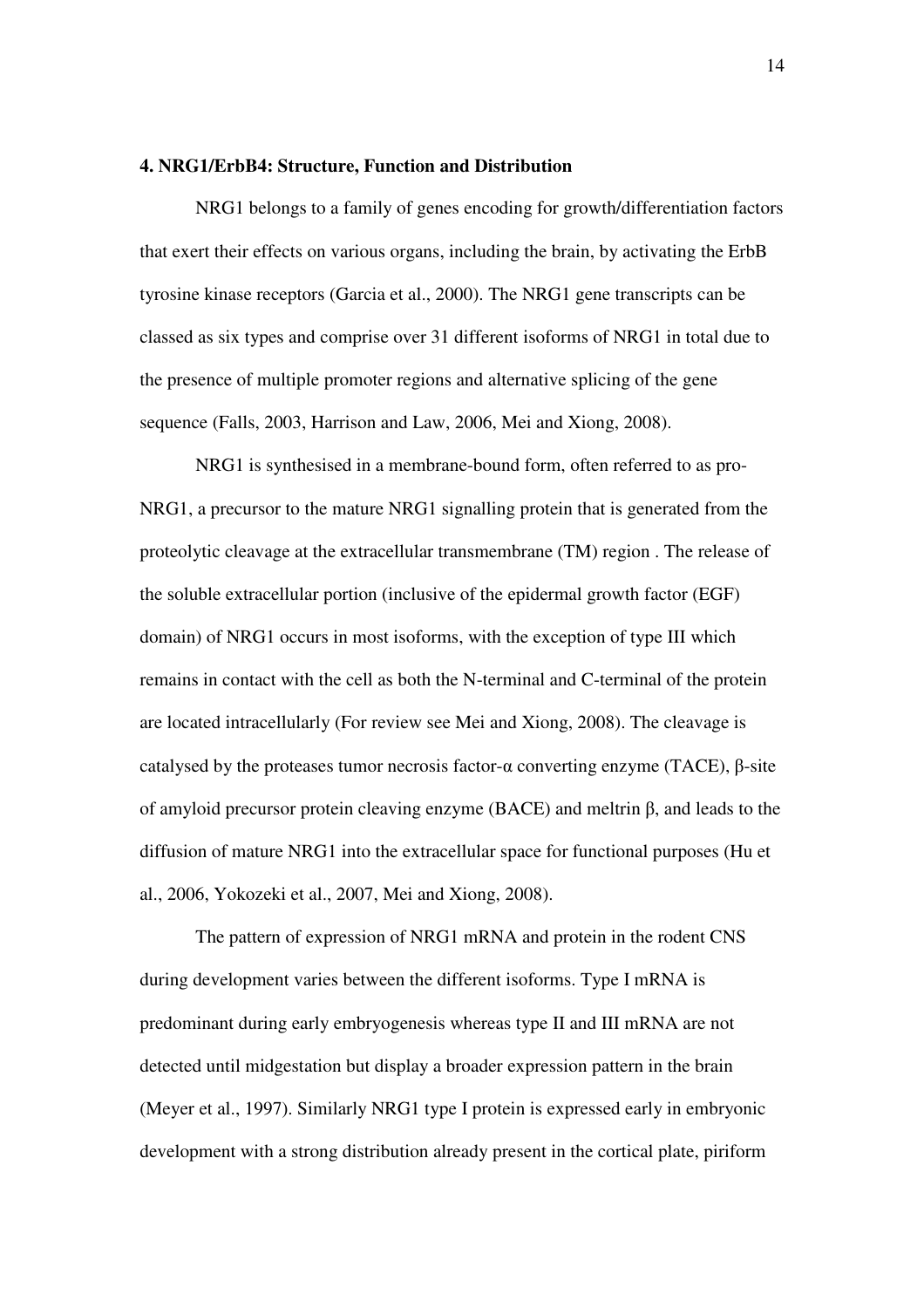cortex, septum, putamen and basal telencephalon by embryonic day 17 (Pinkas-Kramarski et al., 1994). Later in development the distribution of NRG1 transcripts and protein is widespread throughout the rodent brain, mirroring that seen in the adult human brain (Law et al., 2004), however the expression remains in a distinct nuclei and cortical layer specific manner (Meyer and Birchmeier, 1994, Pinkas-Kramarski et al., 1994).This differential expression indicates that each isoform may have a distinct functional role during development (Meyer et al., 10997). ErbB4 is the predominant receptor for NRG1 in neurons (Bjarnadottir et al., 2007) with emerging evidence showing a preferential location on parvalbumin-containing GABAergic interneurons (Fazzari et al., 2010). Alternative splicing of ErbB4 transcripts is known to generate at least four isoforms made up of different combinations of juxtamembrane (JMa and JMb) and intracellular regions (CYT1 and CYT2), which consequently are coupled to distinct signalling pathways inside the cell (For review see Mei and Xiong, 2008). The activation of ErbB receptors by NRG1 results in the formation of homodimers or heterodimers of the various receptor subtypes (ErbB1-4) and the phosphorylation of the intracellular kinase domain. These phosphorylated tyrosine residues are protein binding sites for downstream signalling molecules and enzymes that can have varying effects on the regulation of transcriptional and translational factors in the cell (Mei and Xiong, 2008).

### **5. NRG1/ErbB4 and Schizophrenia**

Genetic linkage studies in several populations have provided strong evidence of NRG1 as a susceptibility gene for schizophrenia (Stefansson et al., 2002, Williams et al., 2003, Bakker et al., 2004, Fukui et al., 2006, Munafo et al., 2006) with multiple associated single nucleotide polymorphisms (SNP's) located in the 5` and 3` regions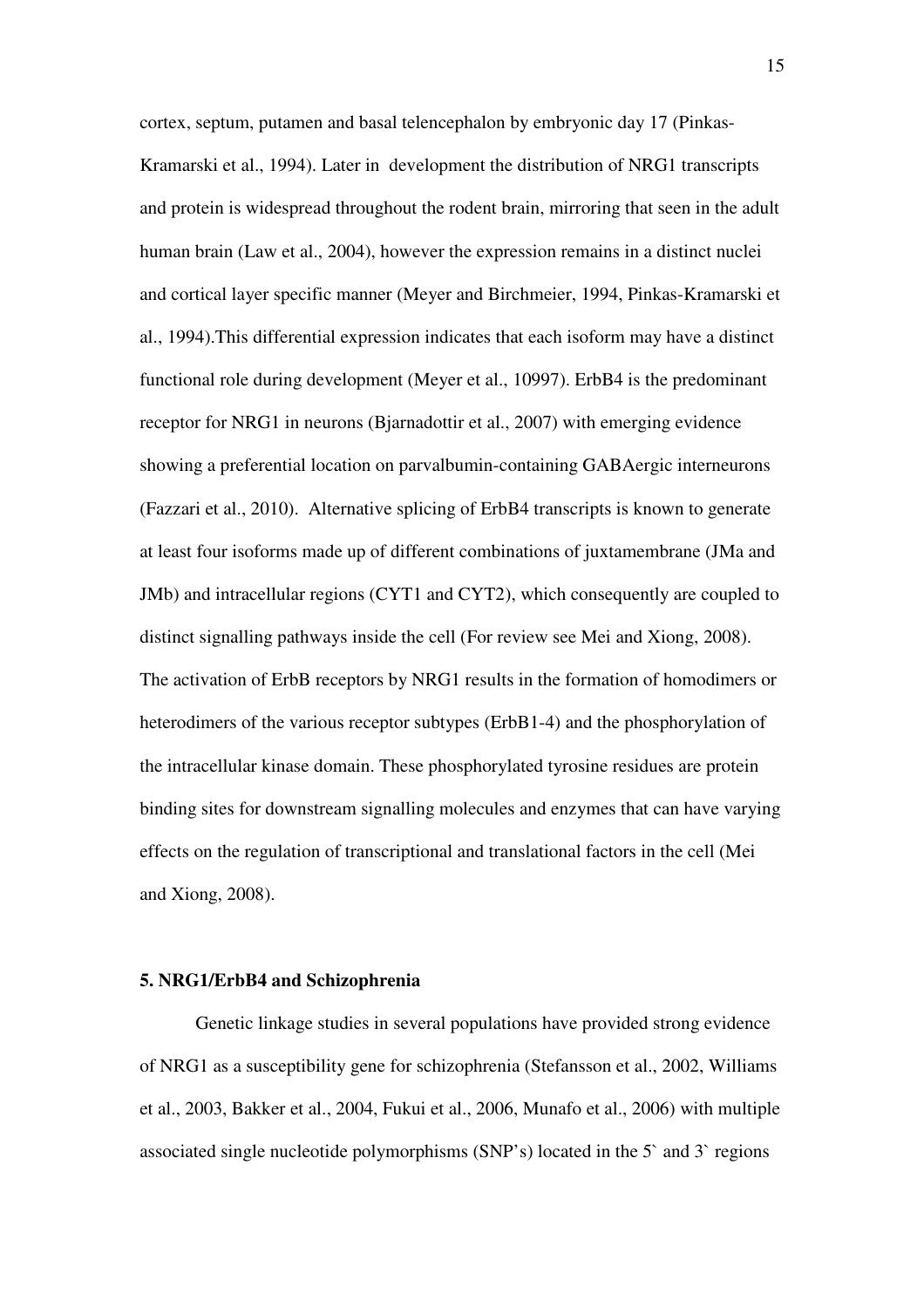of the NRG1 gene (Mei and Xiong, 2008). Additionally, researchers have found altered levels of NRG1 subtypes in post-mortem brain tissue of schizophrenia patients (See Table 1). In particular, upregulation of NRG1 type I mRNA has been observed in the dorsolateral prefrontal cortex and hippocampus (Hashimoto et al., 2004, Law et al., 2006) and elevated NRG1 and ErbB4 protein levels have been found in the prefrontal cortex of schizophrenia patients (Chong et al., 2008). Furthermore, an association between a SNP in the at-risk haplotype of NRG1 and altered NRG1 transcript expression in the brain has been reported (Law et al., 2006).

An association between the ErbB4 gene and schizophrenia has also been reported. The identification of single SNP's in the non-coding, intronic region of the candidate gene and the increased disease risk for individuals who carry these SNP's has lead researchers to investigate the possible functional consequences of these genetic variations (Norton et al., 2006, Silberberg et al., 2006, Law et al., 2007). Indeed it has been shown that certain splice-variants of ErbB4 mRNA's are altered in the brains of schizophrenia patients (Law et al., 2007). CYT-1 and JM-a isoforms of ErbB4 are increased in the dorsolateral prefrontal cortex (DLPFC) compared to controls and interestingly a positive correlation has been found between the abnormal expression of these isoforms and the various risk SNP's for schizophrenia (Silberberg et al., 2006, Law et al., 2007).

Several genetic knockout animal studies have also highlighted the potential role of NRG1 in brain and behavioural abnormalities that are related to schizophrenia. Results have revealed that TM-domain NRG1 heterozygous mutant mice display hyperlocomotion, increased aggressive and exploratory behaviours, social interaction deficits and have impaired PPI compared to wild type mice when tested at adulthood (Stefansson et al., 2002, Karl et al., 2007, O'Tuathaigh et al., 2007, O'Tuathaigh et al.,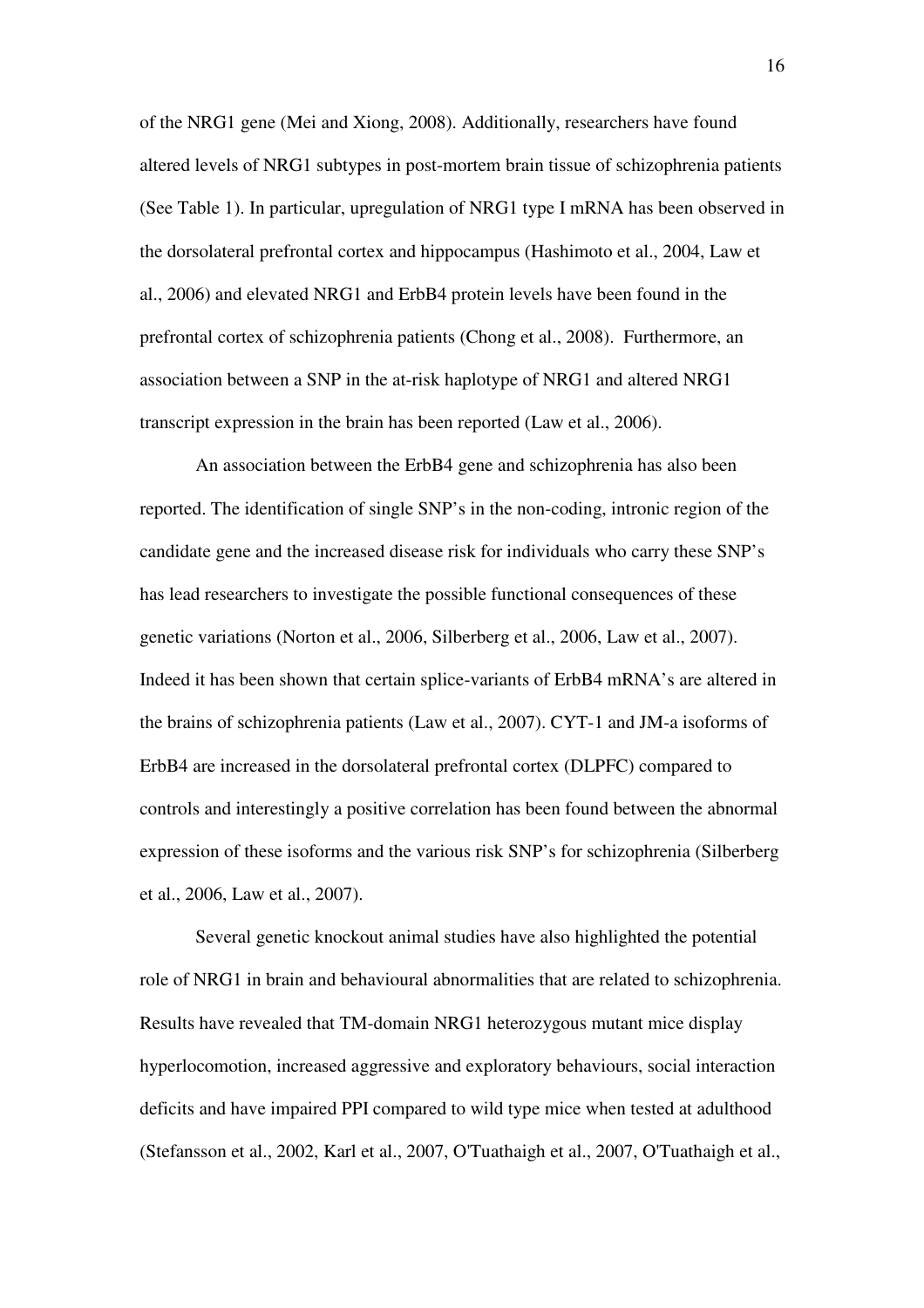2008). Chen and colleagues (2008) recently reported that adult mutant mice heterozygous for type III NRG1 also show disrupted PPI as well as impairments in working memory tasks, but no change in locomotor activities. These behavioural alterations are similar to those observed with NMDAR hypofunction in rodents and are also representative of schizophrenia symptomology. While these animal models support the possibility that genetic mutations in NRG1 could contribute to schizophrenia symptomology, as stated by Li and colleagues (2007), mutations in NRG1 genes are only likely to account for a fraction of schizophrenia cases. In other cases, primary dysfunction in other genes/molecules (eg glutamate) may lead to disrupted development of the NRG1 system and subsequently schizophrenia symptomology.

### **6. NR2 and NRG1 interactions**

The NR2 subunits of the NMDAR and the ErbB4 receptor share a common anchoring region on the PDZ2 (Post synaptic density 95, Drosophila disc large tumor suppressor, and Zonula occludens-1) domain of PSD-95 and other molecules in the PSD and through this commonality it is thought that interactions occur (Garcia et al., 2000) (Fig. 1).

#### FIGURE 1 is about here.

There have been various reports of NMDAR modulation by NRG1 signalling. Firstly, it has been shown that NRG1 EGF-domain heterozygous mutant mice display a reduction in MK-801 binding in the prefrontal cortex, suggestive of reduced NMDAR expression (Stefansson et al., 2002). Other studies have found that NRG1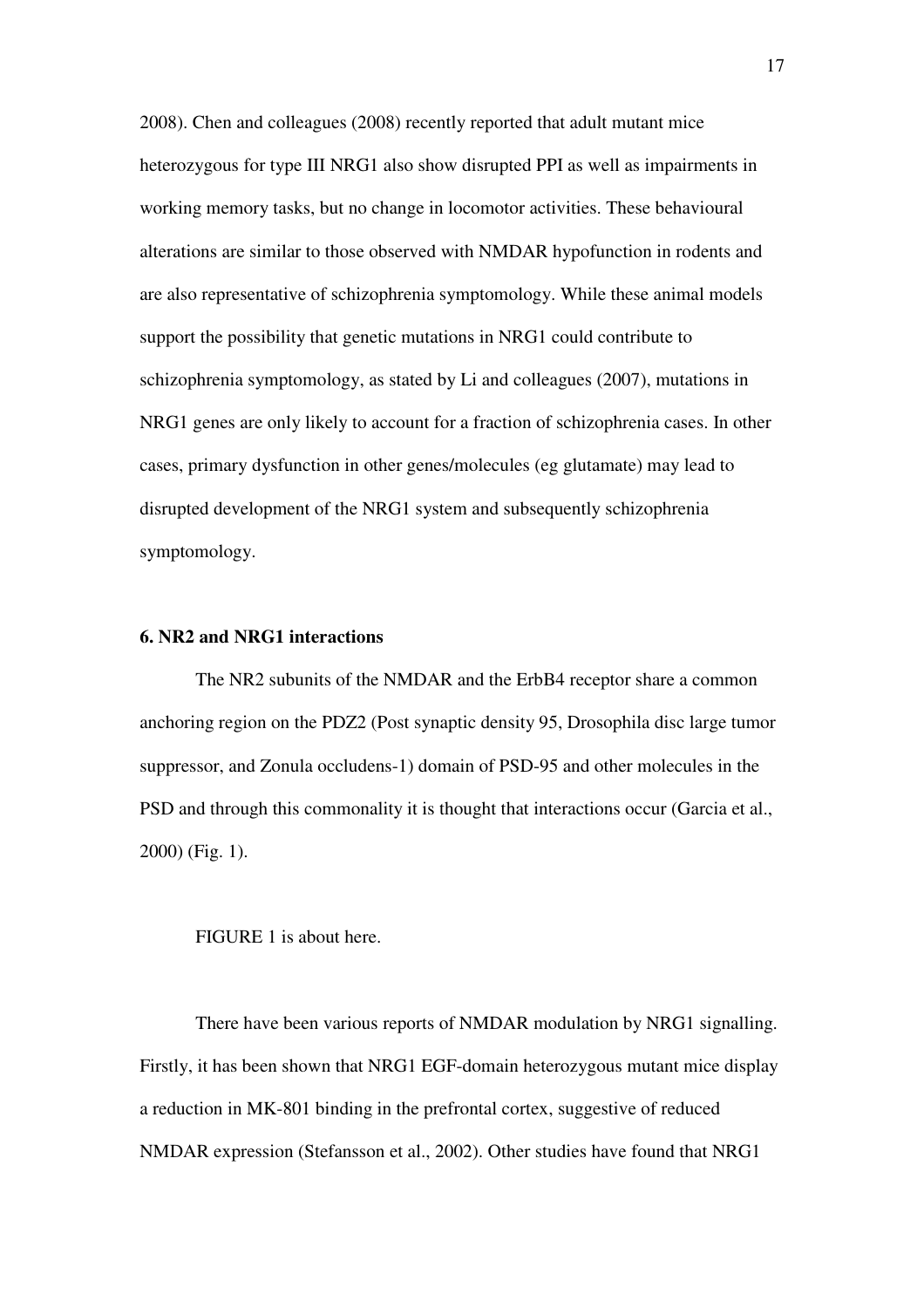stimulation in the prefrontal cortex enhances the association of ErbB4 with both PSD-95 and the NR1 subunit in schizophrenia patients and causes a reduction in NR2A phosphorylation and NMDAR activation and an increase in NMDAR internalisation (Gu et al., 2005, Hahn et al., 2006). Highlighting a regional difference in signalling pathways, the disruption of NRG1-mediated ErbB4 stimulation in the hippocampus, also results in the loss of NMDARs (Li et al., 2007). Application of NRG1 to cultured hippocampal neurons does not affect the mRNA expression levels of the NR2 subunits (Okada and Corfas, 2004) however, it has been found that NRG1 signalling in the hippocampus enhances phosphorylation of the NR2B subunit, concurrent with ErbB4 phosphorylation and the activation of Fyn and Pyk2 (proline-rich tyrosine kinase 2), two non-receptor tyrosine kinases thought to be involved in the downstream amplification of NRG1 signalling (Bjarnadottir et al., 2007). NR2B was also found to be hypophosphorylated in the hippocampus of TM-domain NRG1<sup>+/-</sup> mutant mice, as well as in ErbB4<sup>+/-</sup> mutant mice, which can lead to reduced channel opening and functioning of the NMDAR, but the hypophosphorylation was reversed with clozapine treatment (Moghaddam, 2003, Bjarnadottir et al., 2007). Interestingly, clozapine has also been shown to increase NR2B-containing NMDAR currents in the nucleus accumbens (Wittmann et al., 2005). From these findings it has been speculated that attenuated NRG1 signalling in the hippocampus may cause abnormal modulation of NMDAR function through the altered regulation of NR2B phosphorylation and hence, contribute to the pathophysiology of schizophrenia (Bjarnadottir et al., 2007).

Adding further complications to the regional specificity of NRG1 signalling, NR2C mRNA expression has been found to be decreased in a population of schizophrenia patients with a NRG1 polymorphism in the cerebellar molecular layer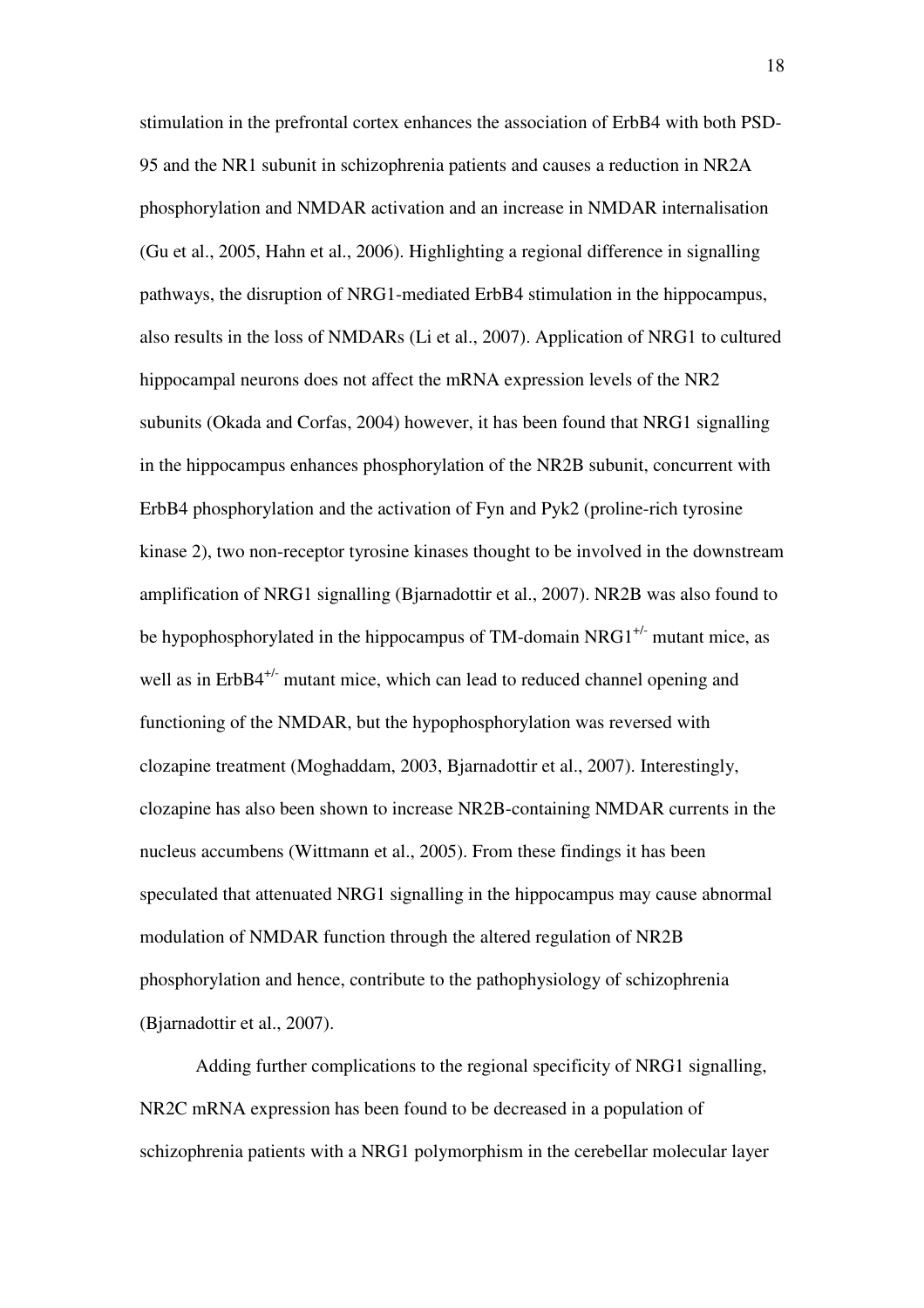of the right hemisphere and vermis (Schmitt et al., 2010). Supporting this finding, the NRG1-β isoform has been shown to upregulate the expression of NR2C mRNA in cultured cerebellar slices (Ozaki et al., 1997). Together these findings reveal the differential effects that NRG1 signalling has on the NMDAR subunits in the different brain regions, however there is still work to be done in order to further understand this complex signalling system.

While it has been shown that the NRG1-ErbB4 signalling pathway can affect glutamatergic function, the reverse may also be true and the activity of NRG1 could be influenced by NMDAR functioning. The link between the NR2 subunits and the PSD provides support for a disruption to the NRG1/ErbB4 system following an NMDAR insult, as ErbB4 is also physically linked to PSD proteins. Results have shown that PSD-95 and ErbB4 are capable of forming a ternary complex in neurons which considerably increases tyrosine phosphorylation of the ErbB4 receptor and enhances NRG1-induced ErbB4 signalling (Huang et al., 2000). It is therefore likely that this regulation of the NRG1/ErbB4 pathway by PSD-95 could be affected by disruptions to NMDAR functioning, or more specifically the NR2 subunits, and play a major role in schizophrenia pathophysiology. Recent data from our laboratory has shown that perinatal PCP treatment can produce long-term alterations in NRG1 and ErbB4 protein expression (duBois, personal communication). In addition, a recent article by Feng and colleagues 2010 found that chronic treatment with the specific NMDAR antagonist MK-801 in adult rats produced an increase in NRG1 and ErbB4 protein expression in the prefrontal cortex and hippocampus, mirroring that observed in schizophrenia (Feng et al., 2010). Therefore regulation of NRG1/ErbB4 signalling via the NMDAR is possible, however the exact mechanism of how this occurs remains unknown and whether there is region or subunit specificity also remains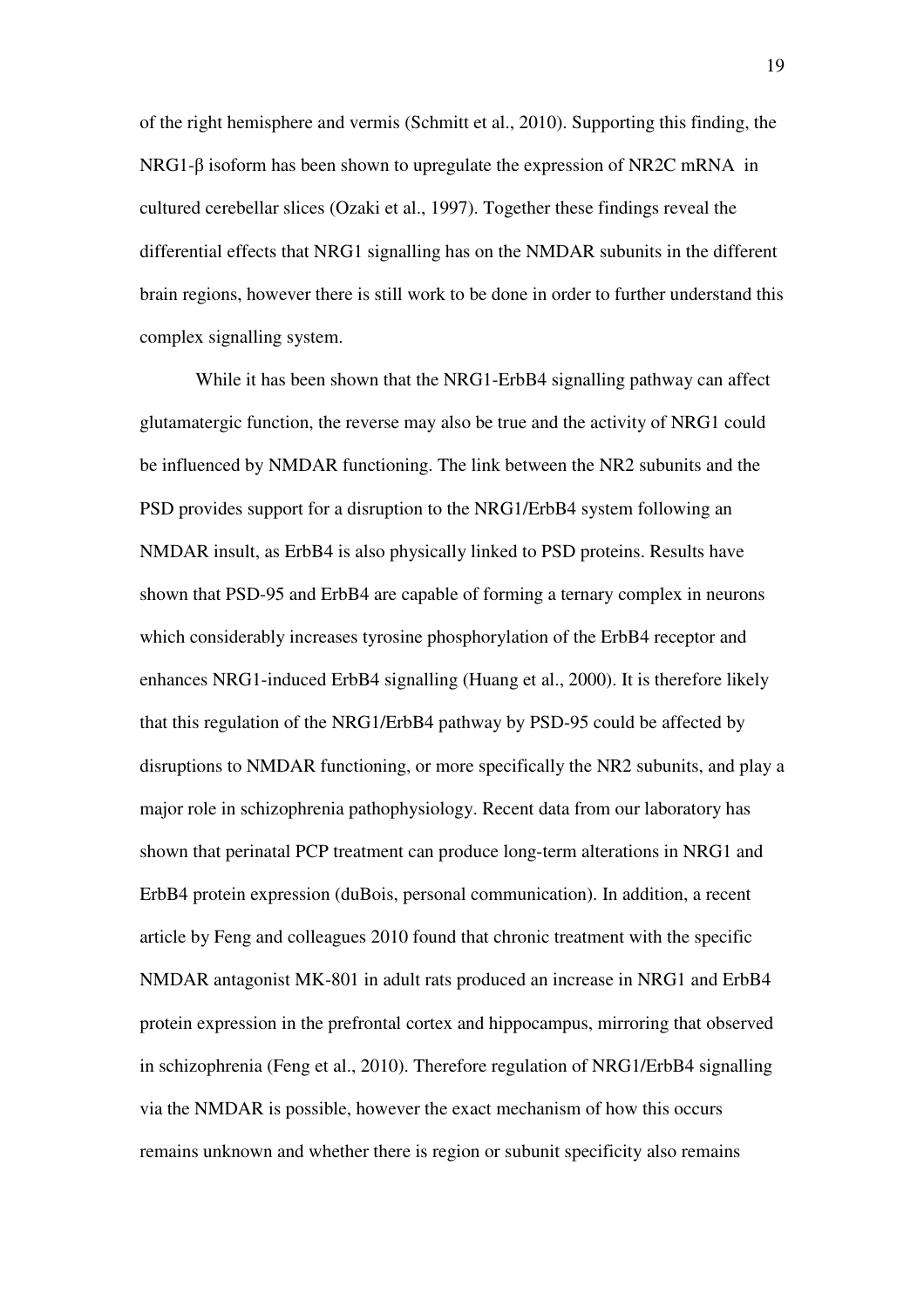elusive. Furthermore, a blockade of the NMDAR has the ability to produce functional deficits in GABAergic interneurons in certain cortical areas and the hippocampus (Li et al., 2002, Braun et al., 2007, Homayoun and Moghaddam, 2007) which similarly has been noted in schizophrenia pathology (Wassef et al., 2003). More specifically it has been shown that the loss of parvalbumin and GAD67 in cortical interneurons following NMDA antagonism can be attributed to the NR2A subunit (Kinney et al., 2006). As mentioned previously these interneurons are the preferential location of ErbB4 receptors and so it is highly probable that alterations to NMDAR functioning will affect ErbB4.

While animal studies have provided evidence for NMDAR/NRG1 interactions, further investigation of NR2B, NR2A and NRG1 alterations and interactions, especially in key regions such as the prefrontal cortex and hippocampus, in patients with schizophrenia is necessary to be able to relate any animal study or cell culture findings to what is happening in the disease state. As can be seen from Table 1, while changes in the NR2 subunits, PSD-associated proteins, ErbB4 and NRG1 have been reported in schizophrenia post-mortem brain tissue, there are still many gaps in the literature, particularly involving NRG1 and ErbB4, and many brain regions that have not yet been studied. From the studies to date, few have been able to draw any conclusions about possible NMDA/NRG1 interactions in the schizophrenia brain and there is a large amount of variation between the studies with regards to the specificity of the brain region examined, the methodologies used and the population and demographic data within these studies. Moreover, in addition to examining the mRNA and protein levels of these molecules, the signalling alterations, functional changes and correlations between these factors need to be examined in order to piece together more of the puzzle.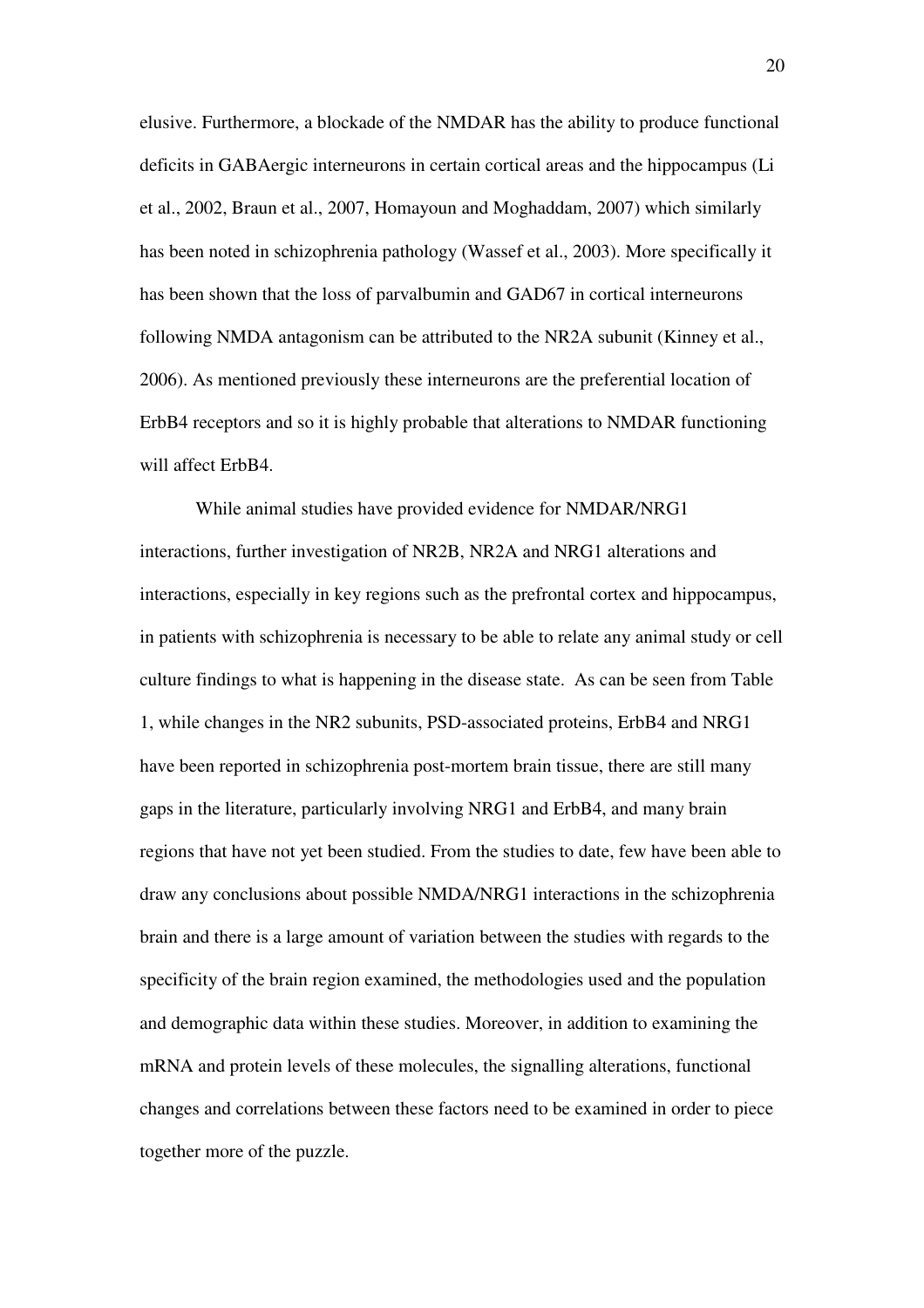## **7. Conclusion**

Existing knowledge has shown that both the NR2 subunits of the NMDAR and associated proteins in the PSD are spatially and temporally regulated throughout development and there is a physical link between both the NR2 subunits and ErbB4, and PSD proteins. Furthermore NR2 and NRG1 are functionally connected, with alterations to NRG1 stimulation of ErbB4 affecting NMDAR channel properties and subunit specific phosphorylation. However more research is required into whether this interaction is reciprocal, fixed, dynamic, brain region specific, isoform specific, only in some cell types and particularly whether it is altered in disorders such as schizophrenia. A further understanding of the mechanisms by which the molecules in these pathways are regulated would also help to gain insight into their possible role in schizophrenia pathophysiology.

#### **8. Acknowledgements**

This work was supported by the Schizophrenia Research Institute, Australia, utilising infrastructure funding from NSW Health.

Amy Dawson is supported by an Ian Scott Scholarship from Australian Rotary Health.

#### **REFERENCES**

- Abel, K., Khashan, A., MacNamee, R., Pedersen, M., Baker, P., Kenny, L., Webb, R. and Mortensen, P., 2008. Higher risk of schizophrenia in offspring following first trimester maternal exposure to severe stress: A population cohort study. Schizophrenia Research. 102, 170-170.
- Akbarian, S., Sucher, N. J., Bradley, D., Tafazzoli, A., Trinh, D., Hetrick, W. P., Potkin, S. G., Sandman, C. A., Bunney, W. E., Jr. and Jones, E. G., 1996. Selective alterations in gene expression for NMDA receptor subunits in prefrontal cortex of schizophrenics. Journal of Neuroscience. 16, 19-30.
- Anastasio, N. C. and Johnson, K. M., 2008. Differential regulation of the NMDA receptor by acute and sub-chronic phencyclidine administration in the developing rat. Journal of Neurochemistry. 104, 1210-1218.
- Anastasio, N. C., Xia, Y., O'Connor, Z. R. and Johnson, K. M., 2009. Differential role of N-methyl-d-aspartate receptor subunits 2A and 2B in mediating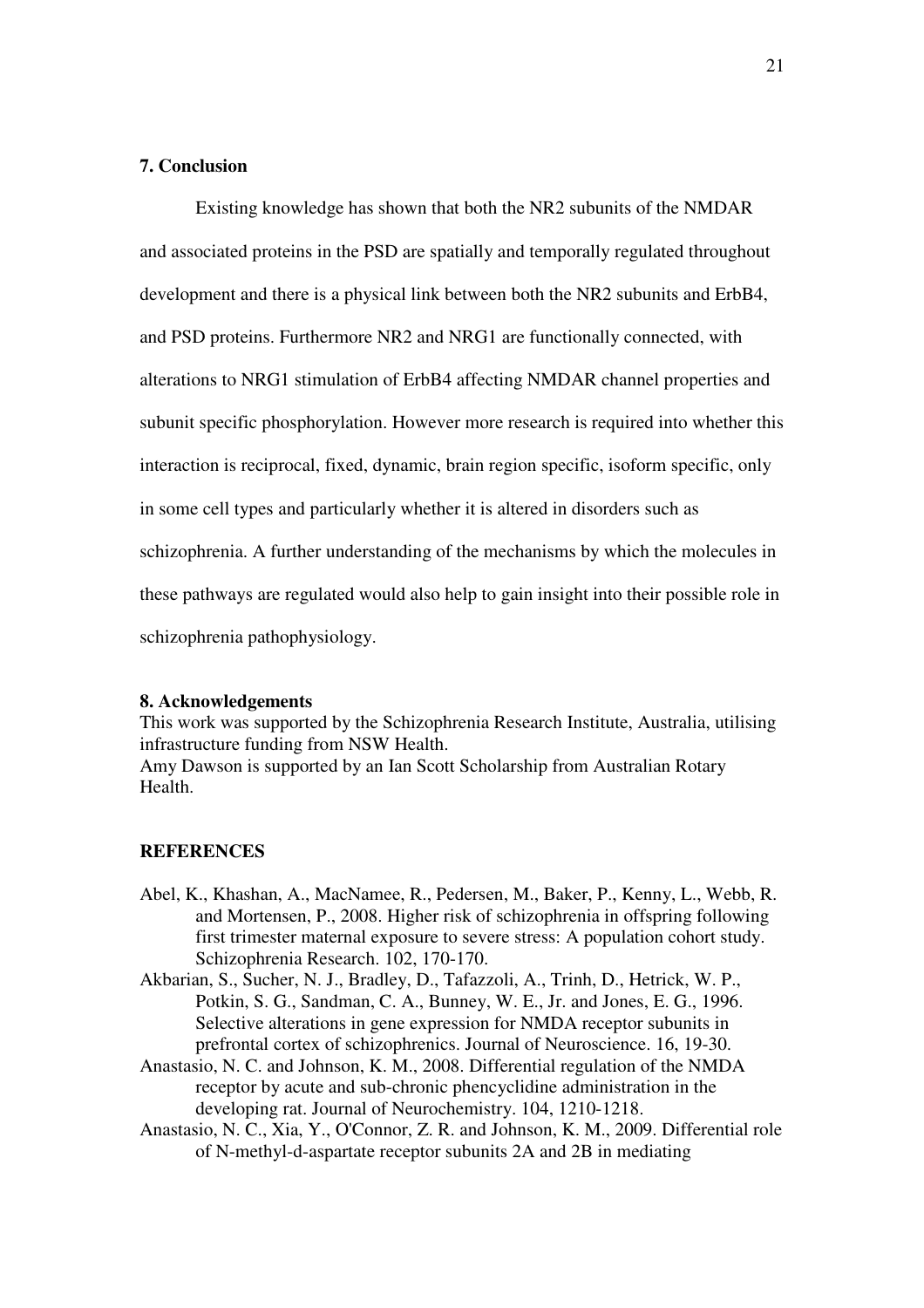phencyclidine-induced perinatal neuronal apoptosis and behavioral deficits. Neuroscience. 163, 1181-1191.

- Andersen, J. D. and Pouzet, B., 2004. Spatial memory deficits induced by perinatal treatment of rats with PCP and reversal effect of D-serine. Neuropsychopharmacology. 29, 1080.
- Bakker, S. C., Hoogendoorn, M. L., Selten, J. P., Verduijn, W., Pearson, P. L., Sinke, R. J. and Kahn, R. S., 2004. Neuregulin 1: genetic support for schizophrenia subtypes. Molecular Psychiatry. 9, 1061-1063.
- Bjarnadottir, M., Misner, D. L., Haverfield-Gross, S., Bruun, S., Helgason, V. G., Stefansson, H., Sigmundsson, A., Firth, D. R., Nielsen, B., Stefansdottir, R., Novak, T. J., Stefansson, K., Gurney, M. E. and Andresson, T., 2007. Neuregulin1 (NRG1) signaling through Fyn modulates NMDA receptor phosphorylation: differential synaptic function in NRG1+/- knock-outs compared with wild-type mice. Journal of Neuroscience. 27, 4519-4529.
- Brzustowicz, L. M., Hodgkinson, K. A., Chow, E. W. C., Honer, W. G. and Bassett, A. S., 2000. Location of a major susceptibility locus for familial schizophrenia on chromosome 1q21-q22. Science. 288, 678.
- Chaperon, F., Muller, W., Auberson, Y. P., Tricklebank, M. D. and Neijt, H. C., 2003. Substitution for PCP, disruption of prepulse inhibition and hyperactivity induced by N-methyl-D-aspartate receptor antagonists: preferential involvement of the NR2B rather than NR2A subunit. Behavioural Pharmacology. 14, 477-487.
- Cho, K.-O., Hunt, C. A. and Kennedy, M. B., 1992. The rat brain postsynaptic density fraction contains a homolog of the drosophila discs-large tumor suppressor protein. Neuron. 9, 929-942.
- Chong, V. Z., Thompson, M., Beltaifa, S., Webster, M. J., Law, A. J. and Weickert, C. S., 2008. Elevated neuregulin-1 and ErbB4 protein in the prefrontal cortex of schizophrenic patients. Schizophrenia Research. 100, 270-280.
- Clinton, S., M. , Haroutunian, V., Davis, K. L. and Meador-Woodruff, J. H., 2003. Altered transcript expression of NMDA receptor-associated postsynaptic proteins in the thalamus of subjects with schizophrenia. The American Journal of Psychiatry. 160, 1100.
- Clinton, S. M. and Meador-Woodruff, J. H., 2004. Abnormalities of the NMDA receptor and associated intracellular molecules in the thalamus in schizophrenia and bipolar disorder. Neuropsychopharmacology. 29, 1353- 1362.
- Clinton, S. M., Haroutunian, V. and Meador-Woodruff, J. H., 2006. Up-regulation of NMDA receptor subunit and post-synaptic density protein expression in the thalamus of elderly patients with schizophrenia. Journal of Neurochemistry. 98, 1114-1125.
- Dracheva, S., Marras, S. A. E., Elhakem, S. L., Kramer, F. R., Davis, K. L. and Haroutunian, V., 2001. N-methyl-D-aspartic acid receptor expression in the dorsolateral prefrontal cortex of elderly patients with schizophrenia. American Journal of Psychiatry. 158, 1400-1410.
- du Bois, T. M. and Huang, X.-F., 2007. Early brain development disruption from NMDA receptor hypofunction: Relevance to schizophrenia. Brain Research Reviews. 53, 260-270.
- Facchinetti, F., Ciani, E., Dall'Olio, R., Virgili, M., Contestabile, A. and Fonnum, F., 1993. Structural, neurochemical and behavioural consequences of neonatal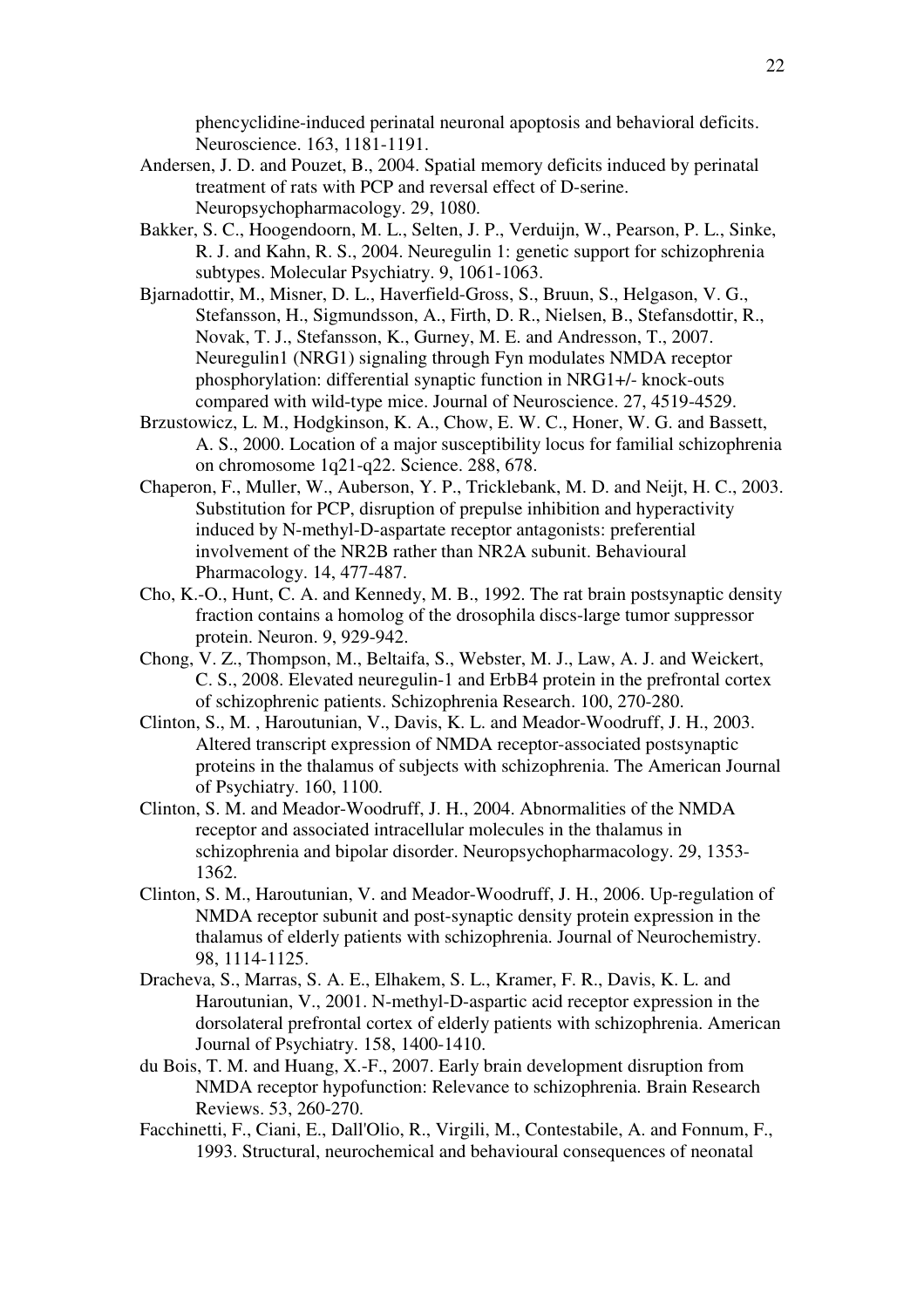blockade of NMDA receptor through chronic treatment with CGP 39551 or MK-801. Developmental Brain Research. 74, 219-224.

- Falls, D. L., 2003. Neuregulins: functions, forms, and signaling strategies. Experimental Cell Research. 284, 14-30.
- Fukui, N., Muratake, T., Kaneko, N., Amagane, H. and Someya, T., 2006. Supportive evidence for neuregulin 1 as a susceptibility gene for schizophrenia in a Japanese population. Neuroscience Letters. 396, 117-120.
- Gao, X.-M., Sakai, K., Roberts, R. C., Conley, R. R., Dean, B. and Tamminga, C. A., 2000. Ionotropic glutamate receptors and expression of N-methyl-D-aspartate receptor subunits in subregions of human hippocampus: Effects of schizophrenia. American Journal of Psychiatry. 157, 1141-1149.
- Garcia, R. A. G., Vasudevan, K. and Buonanno, A., 2000. The neuregulin receptor ErbB-4 interacts with PDZ-containing proteins at neuronal synapses. Proceedings of the National Academy of Sciences. 97, 3596-3601.
- Grimwood, S., Slater, P., Deakin, J. F. W. and Hutson, P. H., 1999. NR2B-containing NMDA receptors are up-regulated in temporal cortex in schizophrenia. Neuroreport. 10, 461-465.
- Gu, Z., Jiang, Q., Fu, A. K. Y., Ip, N. Y. and Yan, Z., 2005. Regulation of NMDA receptors by neuregulin signaling in prefrontal cortex. Journal of Neuroscience. 25, 4974-4984.
- Hahn, C. G., Wang, H. Y., Cho, D. S., Talbot, K., Gur, R. E., Berrettini, W. H., Bakshi, K., Kamins, J., Borgmann-Winter, K. E., Siegel, S. J., Gallop, R. J. and Arnold, S. E., 2006. Altered neuregulin 1-erbB4 signaling contributes to NMDA receptor hypofunction in schizophrenia. Nature Medicine. 12, 824- 828.
- Harris, L. W., Sharp, T., Gartlon, J., Jones, D. N. and Harrison, P. J., 2003. Long-term behavioural, molecular and morphological effects of neonatal NMDA receptor antagonism. European Journal of Neuroscience. 18, 1706-1710.
- Harrison, P. J. and Law, A. J., 2006. Neuregulin 1 and schizophrenia: Genetics, gene expression, and neurobiology. Biological Psychiatry. 60, 132-140.
- Hashimoto, R., Straub, R. E., Weickert, C. S., Hyde, T. M., Kleinman, J. E. and Weinberger, D. R., 2004. Expression analysis of neuregulin-1 in the dorsolateral prefrontal cortex in schizophrenia. Molecular Psychiatry. 9, 299.
- Heimer, L., 2000. Basal forebrain in the context of schizophrenia. Brain Research Reviews. 31, 205-235.
- Herin, G. A. and Aizenman, E., 2004. Amino terminal domain regulation of NMDA receptor function. European Journal of Pharmacology. 500, 101-111.
- Higgins, G. A., Ballard, T. M., Huwyler, J., Kemp, J. A. and Gill, R., 2003. Evaluation of the NR2B-selective NMDA receptor antagonist Ro 63-1908 on rodent behaviour: evidence for an involvement of NR2B NMDA receptors in response inhibition. Neuropharmacology. 44, 324-341.
- Hu, X., Hicks, C., W. , He, W., Wong, P., Macklin, Trapp, W., B. and Yan, R., 2006. Bace1 modulates myelination in the central and peripheral nervous system. Nature Neuroscience. 9, 1520.
- Huang, Y. Z., Won, S., Ali, D. W., Wang, Q., Tanowitz, M., Du, Q. S., Pelkey, K. A., Yang, D. J., Xiong, W. C., Salter, M. W. and Mei, L., 2000. Regulation of neuregulin signaling by PSD-95 interacting with ErbB4 at CNS synapses. Neuron. 26, 443-455.
- Ibrahim, H., M. , Hogg, A., J, Jr., Healy, D., J. , Haroutunian, V. and et al., 2000. Ionotropic glutamate receptor binding and subunit mRNA expression in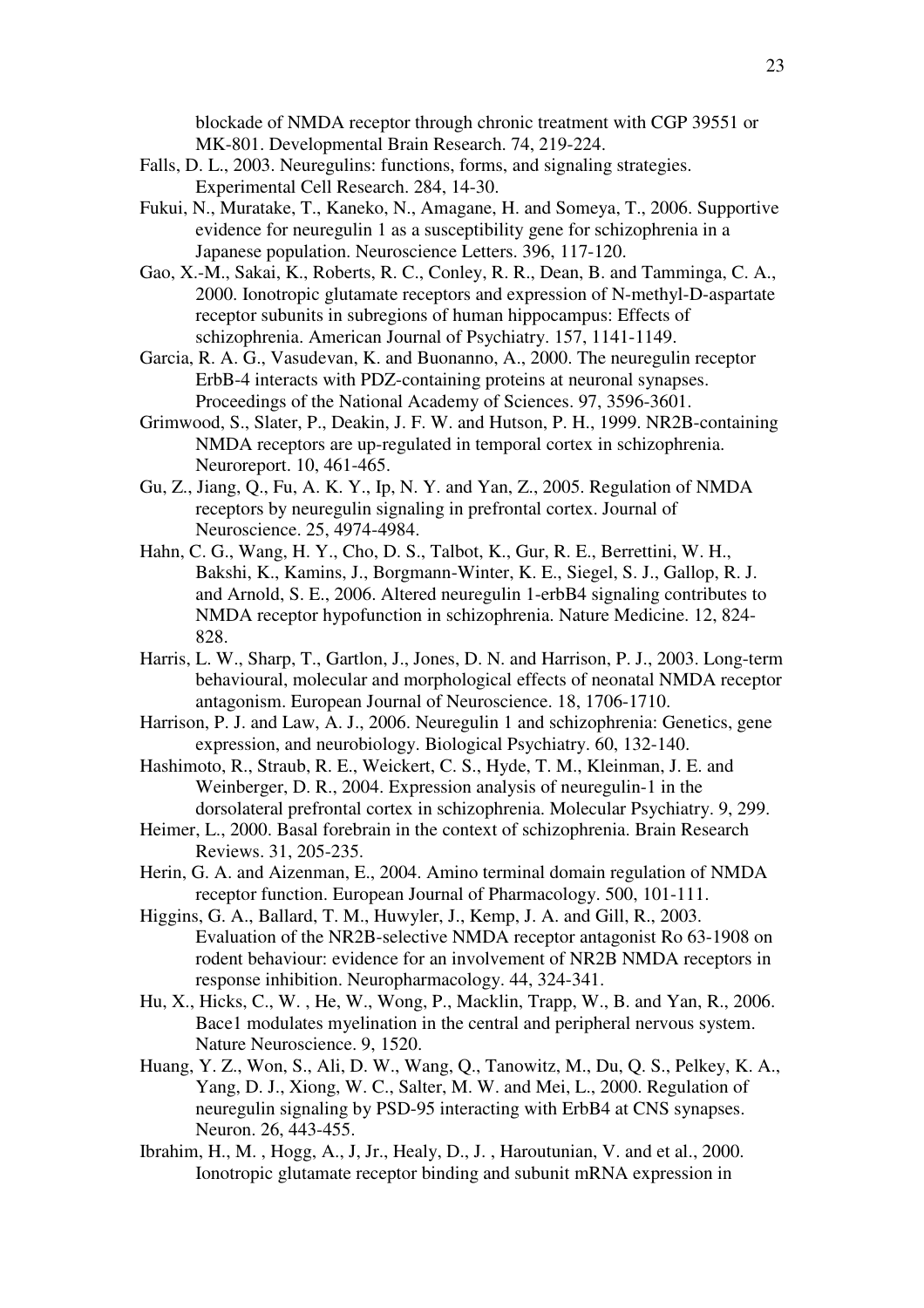thalamic nuclei in schizophrenia. The American Journal of Psychiatry. 157, 1811.

- Ikonomidou, C., Bittigau, P., Koch, C., Genz, K., Hoerster, F., Felderhoff-Mueser, U., Tenkova, T., Dikranian, K. and Olney, J. W., 2001. Neurotransmitters and apoptosis in the developing brain. Biochemical Pharmacology. 62, 401-405.
- Karl, T., Duffy, L., Scimone, A., Harvey, R. P. and Schofield, P. R., 2007. Altered motor activity, exploration and anxiety in heterozygous neuregulin 1 mutant mice: implications for understanding schizophrenia. Genes, Brain and Behavior. 6, 677-687.
- Kramer, R., Bucay, N., Kane, D. J., Martin, L. E., Tarpley, J. E. and Theill, L. E., 1996. Neuregulins with an Ig-like domain are essential for mouse myocardial and neuronal development. Proceedings of the National Academy of Sciences of the United States of America. 93, 4833-4838.
- Kristiansen, L. V., Beneyto, M., Haroutunian, V. and Meador-Woodruff, J. H., 2006. Changes in NMDA receptor subunits and interacting PSD proteins in dorsolateral prefrontal and anterior cingulate cortex indicate abnormal regional expression in schizophrenia. Molecular Psychiatry. 11, 737.
- Kristiansen, L. V., Huerta, I., Beneyto, M. and Meador-Woodruff, J. H., 2007. NMDA receptors and schizophrenia. Current Opinion in Pharmacology. 7, 48- 55.
- Law, A. J., Weickert, C. S., Webster, M. J., Herman, M. M., Kleinman, J. E. and Harrison, P. J., 2003. Expression of NMDA receptor NR1, NR2A and NR2B subunit mRNAs during development of the human hippocampal formation. European Journal of Neuroscience. 18, 1197-1205.
- Law, A. J., Lipska, B. K., Weickert, C. S., Hyde, T. M., Straub, R. E., Hashimoto, R., Harrison, P. J., Kleinman, J. E. and Weinberger, D. R., 2006. Neuregulin 1 transcripts are differentially expressed in schizophrenia and regulated by 5' SNPs associated with the disease. Proceedings of the National Academy of Sciences of the United States of America. 103, 6747-6752.
- Law, A., J., Kleinman, J. E., Weinberger, D. R. and Weickert, C. S., 2007. Diseaseassociated intronic variants in the ErbB4 gene are related to altered ErbB4 splice-variant expression in the brain in schizophrenia. Human Molecular Genetics. 16, 129.
- Lewis, D., A. and Levitt, P., 2002. Schizophrenia as a disorder of neurodevelopment. Annual Review of Neuroscience. 25, 409.
- Li, B., Woo, R. S., Mei, L. and Malinow, R., 2007. The neuregulin-1 receptor erbB4 controls glutamatergic synapse maturation and plasticity. Neuron. 54, 583- 597.
- Mancini, J. D. and Atchison, W. D., 2007. The NR2B subunit in NMDA receptors is functionally important during cerebellar granule cell migration. Neuroscience Letters. 429, 87-90.
- Maynard, T., M. , Sikich, L., Lieberman, J., A. and LaMantia, A.-S., 2001. Neural development, cell-cell signaling, and the "two-hit" hypothesis of schizophrenia. Schizophrenia Bulletin. 27, 457.
- Mei, L. and Xiong, W.-c., 2008. Neuregulin 1 in neural development, synaptic plasticity and schizophrenia. Nature Reviews Neuroscience. 9, 437.
- Meyer, D. and Birchmeier, C., 1994. Distinct isoforms of neuregulin are expressed in mesenchymal and neuronal cells during mouse development. Proceedings of the National Academy of Sciences of the United States of America. 91, 1064- 1068.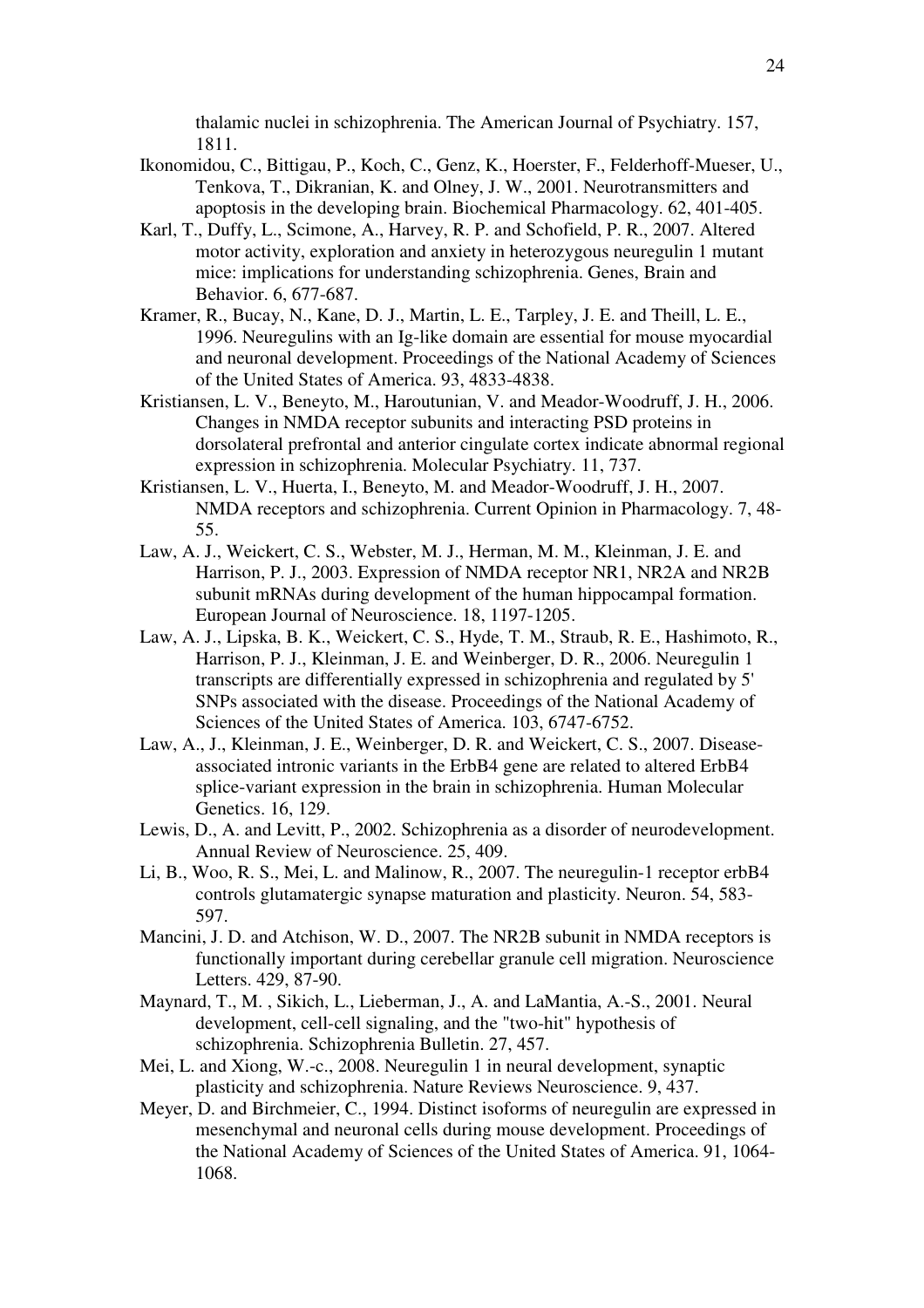- Meyer, D., Yamaai, T., Garratt, A., Riethmacher-Sonnenberg, E., Kane, D., Theill, L. E. and Birchmeier, C., 1997. Isoform-specific expression and function of neuregulin. Development. 124, 3575-3586.
- Moghaddam, B., 2003. Bringing order to the glutamate chaos in schizophrenia. Neuron. 40, 881-884.
- Monyer, H., Burnashev, N., Laurie, D. J., Sakmann, B. and Seeburg, P. H., 1994. Developmental and regional expression in the rat brain and functional properties of four NMDA receptors. Neuron. 12, 529-540.
- Mueller, H. T. and Meador-Woodruff, J. H., 2004. NR3A NMDA receptor subunit mRNA expression in schizophrenia, depression and bipolar disorder. Schizophrenia Research. 71, 361-370.
- Munafo, M. R., Thiselton, D. L., Clark, T. G. and Flint, J., 2006. Association of the NRG1 gene and schizophrenia: a meta-analysis. Molecular Psychiatry. 11, 539-546.
- Nave, K.-A. and Salzer, J. L., 2006. Axonal regulation of myelination by neuregulin 1. Current Opinion in Neurobiology. 16, 492-500.
- Norton, N., Moskvina, V., Morris, D. W., Bray, N. J., Zammit, S., Williams, N. M., Williams, H. J., Preece, A. C., Dwyer, S., Wilkinson, J. C., Spurlock, G., Kirov, G., Buckland, P., Waddington, J. L., Gill, M., Corvin, A. P., Owen, M. J. and O'Donovan, M. C., 2006. Evidence that interaction between neuregulin 1 and its receptor erbB4 increases susceptibility to schizophrenia. American Journal of Medical Genetics Part B, Neuropsychiatric Genetics. 141, 96-101.
- O'Tuathaigh, C. M. P., Babovic, D., O'Sullivan, G. J., Clifford, J. J., Tighe, O., Croke, D. T., Harvey, R. and Waddington, J. L., 2007. Phenotypic characterization of spatial cognition and social behavior in mice with `knockout' of the schizophrenia risk gene neuregulin 1. Neuroscience. 147, 18-27.
- O'Tuathaigh, C. M. P., O'Connor, A.-M., O'Sullivan, G. J., Lai, D., Harvey, R., Croke, D. T. and Waddington, J. L., 2008. Disruption to social dyadic interactions but not emotional/anxiety-related behaviour in mice with heterozygous `knockout' of the schizophrenia risk gene neuregulin-1. Progress in Neuro-Psychopharmacology and Biological Psychiatry. 32, 462-466.
- Ohnuma, T., Kato, H., Arai, H., Faull, R. L., McKenna, P. J. and Emson, P. C., 2000. Gene expression of PSD95 in prefrontal cortex and hippocampus in schizophrenia. Neuroreport. 11, 3133-3137.
- Paoletti, P. and Neyton, J., 2007. NMDA receptor subunits: function and pharmacology. Current Opinion in Pharmacology. 7, 39-47.
- Pinkas-Kramarski, R., Eilam, R., Spiegler, O., Lavi, S., Liu, N., Chang, D., Wen, D., Schwartz, M. and Yarden,  $\hat{Y}$ ., 1994. Brain neurons and glial cells express Neu differentiation factor/heregulin: a survival factor for astrocytes. Proceedings of the National Academy of Sciences of the United States of America. 91, 9387- 9391.
- Pulver, A. E., 2000. Search for schizophrenia susceptibility genes. Biological Psychiatry. 47, 221-230.
- Risch, N. and Baron, M., 1984. Segregation analysis of schizophrenia and related disorders. American Journal of Human Genetics. 36, 1039-1059.
- Ritter, L. M., Unis, A. S. and Meador-Woodruff, J. H., 2001. Ontogeny of ionotropic glutamate receptor expression in human fetal brain. Developmental Brain Research. 127, 123-133.
- Shen, Q., Li, Z. Q., Sun, Y., Wang, T., Wan, C. L., Li, X. W., Zhao, X. Z., Feng, G. Y., Li, S., St Clair, D., He, L. and Yu, L., 2008. The role of pro-inflammatory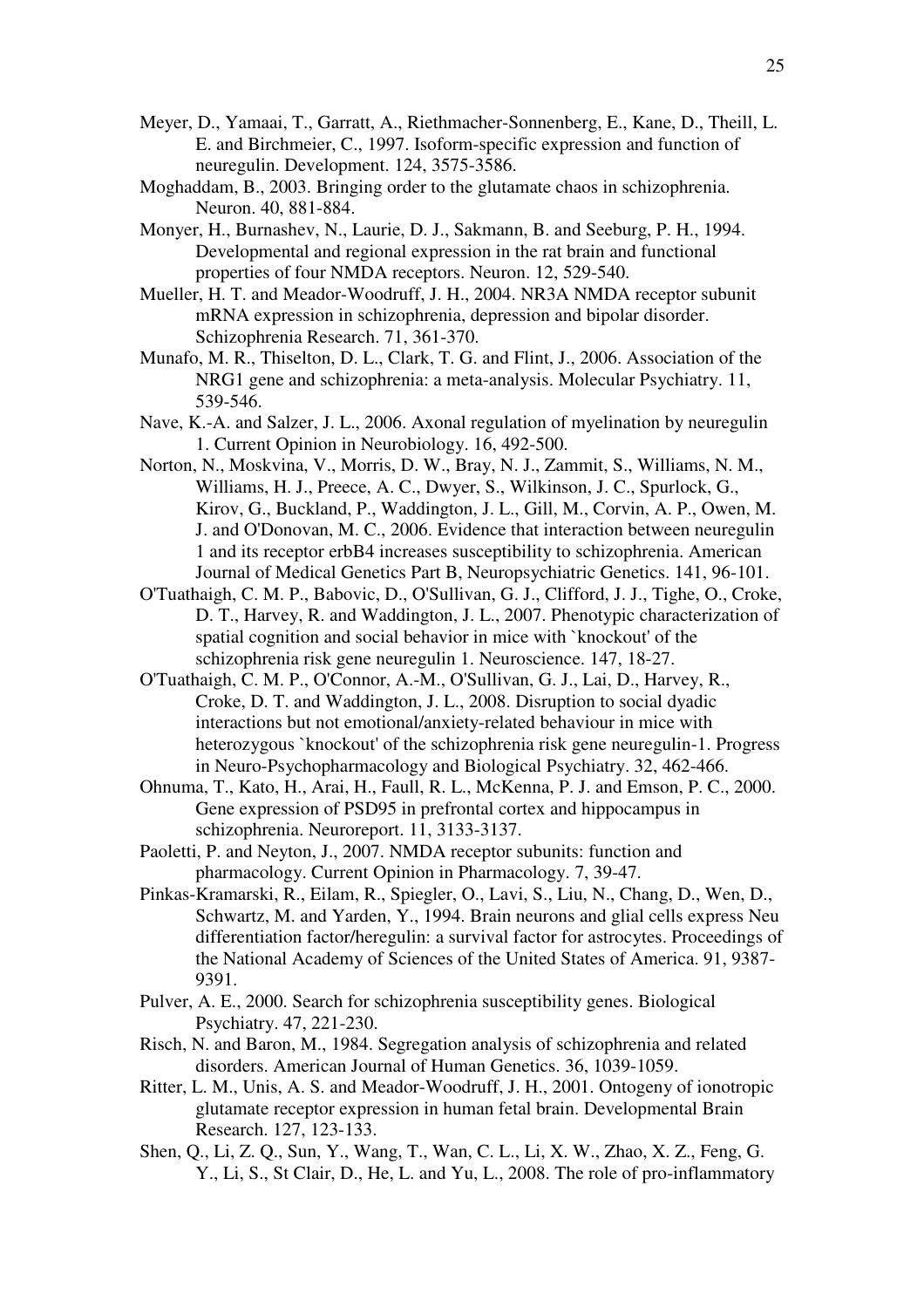factors in mediating the effects on the fetus of prenatal undernutrition: Implications for schizophrenia. Schizophrenia Research. 99, 48-55.

- Sheng, M. and Hoogenraad, C. C., 2007. The Postsynaptic Architecture of Excitatory Synapses: A More Quantitative View. Annual Review of Biochemistry. 76, 823-847.
- Silberberg, G., Darvasi, A., Pinkas-Kramarski, R. and Navon, R., 2006. The involvement of ErbB4 with schizophrenia: association and expression studies. American Journal of Medical Genetics Part B, Neuropsychiatric Genetics: the Official Publication of the International Society of Psychiatric Genetics. 141, 142-148.
- Stefani, M. R. and Moghaddam, B., 2005. Transient N-methyl-D-aspartate receptor blockade in early development causes lasting cognitive deficits relevant to schizophrenia. Biological Psychiatry. 57, 433-436.
- Stefansson, H., Petursson, H., Sigurdsson, E., Steinthorsdottir, V., Bjornsdottir, S., Sigmundsson, T., Ghosh, S., Brynjolfsson, J., Gunnarsdottir, S., Ivarsson, O., Chou, T. T., Hjaltason, O., Birgisdottir, B., Jonsson, H., Gudnadottir, V. G., Gudmundsdottir, E., Bjornsson, A., Ingvarsson, B., Ingason, A., Sigfusson, S., Hardardottir, H., Harvey, R. P., Lai, D., Zhou, M., Brunner, D., Mutel, V., Gonzalo, A., Lemke, G., Sainz, J., Johannesson, G., Andresson, T., Gudbjartsson, D., Manolescu, A., Frigge, M. L., Gurney, M. E., Kong, A., Gulcher, J. R. and Stefansson, K., 2002. Neuregulin 1 and Susceptibility to Schizophrenia. The American Journal of Human Genetics. 71, 877-892.
- Toro, C. and Deakin, J. F. W., 2005. NMDA receptor subunit NRI and postsynaptic protein PSD-95 in hippocampus and orbitofrontal cortex in schizophrenia and mood disorder. Schizophrenia Research. 80, 323-330.
- Tran, D. H., Gong, R. and Tang, S.-J., 2007. Differential roles of NR2A and NR2B subtypes in NMDA receptor-dependent protein synthesis in dendrites. Neuropharmacology. 53, 252-256.
- von Engelhardt, J., Doganci, B., Jensen, V., Hvalby, Ø., Göngrich, C., Taylor, A., Barkus, C., Sanderson, D. J., Rawlins, J. N. P., Seeburg, P. H., Bannerman, D. M. and Monyer, H., 2008. Contribution of hippocampal and extrahippocampal NR2B-containing NMDA receptors to performance on spatial learning tasks. Neuron. 60, 846-860.
- von Engelhardt, J., Doganci, B., Seeburg, P.H. and Monyer, H., 2009. Synaptic NR2A- but not NR2B-containing NMDA receptors increase with blockade of ionotropic glutamate receptors. Frontiers in Molecular Neuroscience. 2, 1-14.
- Warren, C., Newell, K. A., Du Bois, T. M. and Huang, X. F., 2010. Neuregulin1 and ErbB4 protein expression in the rat brain following perinatal phencyclidine treatment. Proceedings of the Australian Neuroscience Society Conference, Sydney, Australia, pp. 69.
- Watanabe, M., Inoue, Y., Sakimura, K. and Mishina, M., 1992. Developmental changes in distribution of NMDA receptor channel subunit mRNAs. Neuroreport. 3, 1138-1140.
- Wenzel, A., Fritschy, J. M., Mohler, H. and Benke, D., 1997. NMDA receptor heterogeneity during postnatal development of the rat brain: Differential expression of the NR2A, NR2B, and NR2C subunit proteins. Journal of Neurochemistry. 68, 469-478.
- Williams, N. M., Preece, A., Spurlock, G., Norton, N., Williams, H. J., Zammit, S., Donovan, M. C. O. and Owen, M. J., 2003. Support for genetic variation in neuregulin 1 and susceptibility to schizophrenia. Molecular Psychiatry. 8, 485.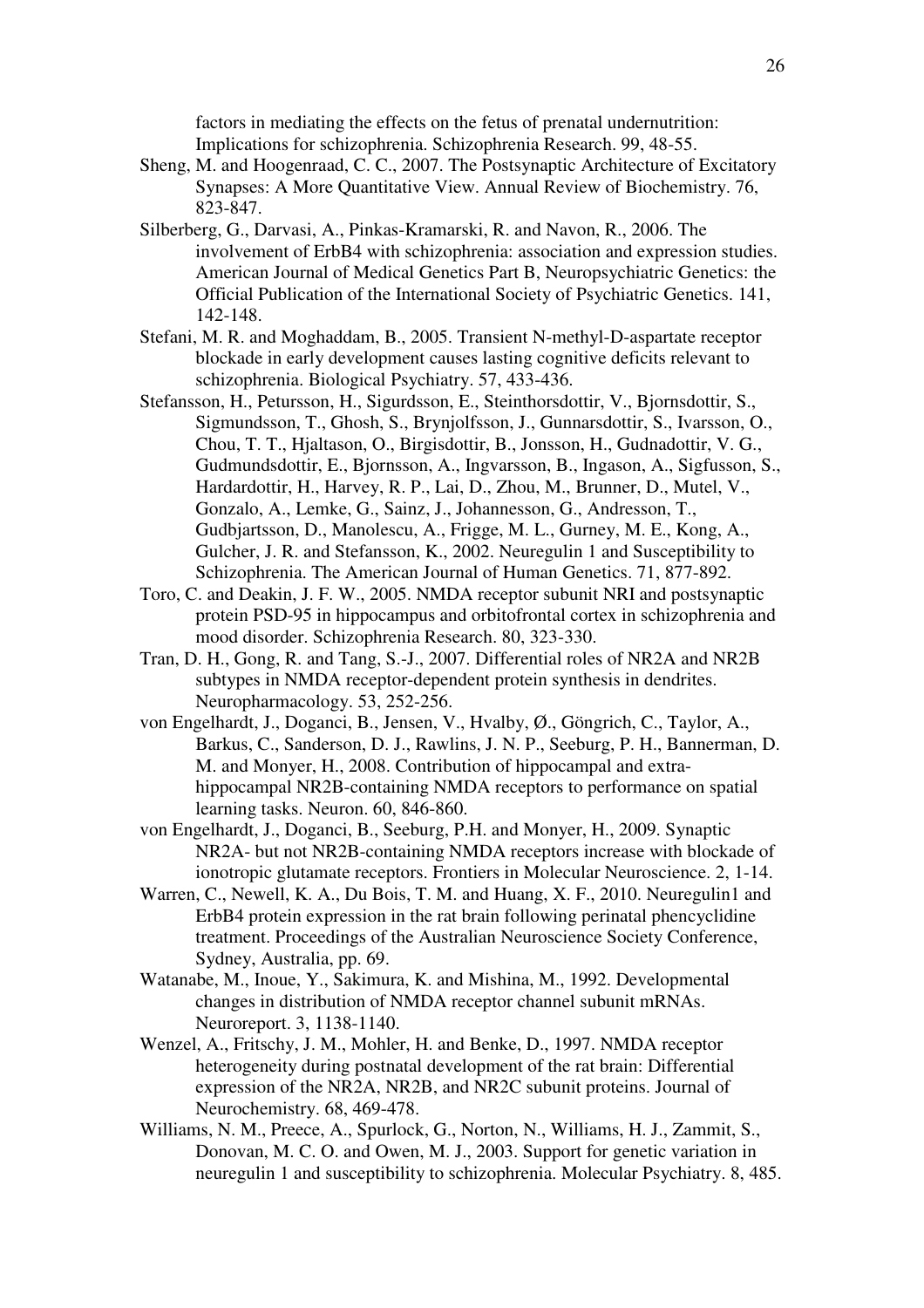- Wilson, M. A., Kinsman, S. L. and Johnston, M. V., 1998. Expression of NMDA receptor subunit mRNA after MK-801 treatment in neonatal rats. Developmental Brain Research. 109, 211-220.
- Wittmann, M., Marino, M. J., Henze, D. A., Seabrook, G. R. and Conn, P. J., 2005. Clozapine potentiation of N-methyl-D-aspartate receptor currents in the nucleus accumbens: role of NR2B and protein kinase A/Src kinases. Journal of Pharmacology & Experimental Therapeutics. 313, 594-603.
- Yokozeki, T., Wakatsuki, S., Hatsuzawa, K., Black, R. A., Wada, I. and Sehara-Fujisawa, A., 2007. Meltrin beta (ADAM19) mediates ectodomain shedding of Neuregulin beta1 in the Golgi apparatus: fluorescence correlation spectroscopic observation of the dynamics of ectodomain shedding in living cells. Genes to Cells. 12, 329-343.
- Zhou, Z. L., Cai, S. X., Whittemore, E. R., Konkoy, C. S., Espitia, S. A., Tran, M., Rock, D. M., Coughenour, L. L., Hawkinson, J. E., Boxer, P. A., Bigge, C. F., Wise, L. D., Weber, E., Woodward, R. M. and Keana, J. F. W., 1999. 4- Hydroxy-1-[2-(4-hydroxyphenoxy)ethyl]-4-(4-methylbenzyl)piperidine: A novel, potent, and selective NR1/2B NMDA receptor antagonist. Journal of Medicinal Chemistry. 42, 2993-3000.

**Figure Legend** 

**Figure 1**. Interaction between NR2B and NRG1 via PSD-95.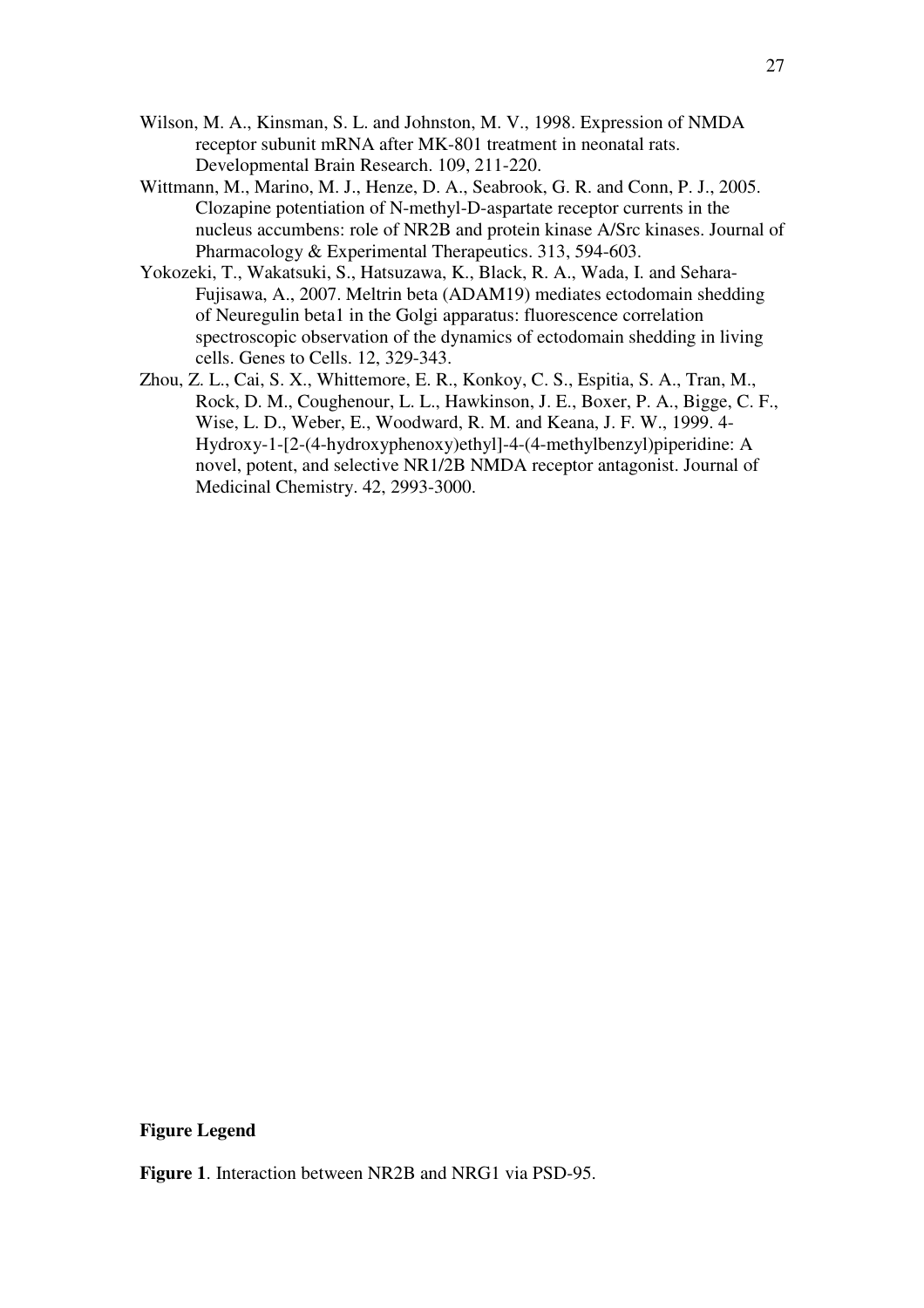Both the NR2B subunit of the NMDA-R and the ErbB4-R are linked to the PDZ2 domain of PSD-95. It has been found that alterations of NRG1 signalling can affect NMDA-R function and particularly that of the NR2B subunit, possibly via this physical link between NR2B and the NRG1 receptor, ErbB4. We propose that the relationship between NR2B and NRG1 is reciprocal and that a dysfunction of NR2 subunits may influence NRG1 signalling. As both NR2B and NRG1 signalling pathways are involved in schizophrenia pathology, studying this interaction could provide further knowledge of the mechanism of their involvement in schizophrenia and possible interventions.

Abbreviations:- NMDA-R: N-methyl-D-aspartate receptor, NR2B: subunit 2B of the NMDA-R, NR1: subunit 1 of the NMDA-R, NRG1: Neuregulin1, ErbB4: v-erb-a erythroblastic leukemia viral oncogene homolog 4, PSD-95: post-synaptic density protein 95, PDZ2: Post-synaptic density 95, Drosophila disc large tumor suppressor, Zonula occludens-1, Fyn: Proto-oncogene tyrosine-protein kinase Fyn.

- Akbarian S, Sucher NJ, Bradley D, Tafazzoli A, Trinh D, Hetrick WP, Potkin SG, Sandman CA, Bunney WE, Jr., Jones EG (Selective alterations in gene expression for NMDA receptor subunits in prefrontal cortex of schizophrenics. J Neurosci 16:19-30.1996).
- Andersen JD, Pouzet B (Spatial Memory Deficits Induced by Perinatal Treatment of Rats with PCP and Reversal Effect of D-Serine. Neuropsychopharmacology 29:1080.2004).
- Bassand P, Bernard A, Rafiki A, Gayet D, Khrestchatisky M (Differential interaction of the tSXV motifs of the NR1 and NR2A NMDA receptor subunits with PSD-95 and SAP97. European Journal of Neuroscience 11:2031-2043.1999).
- Beneyto M, Meador-woodruff J (Lamina-Specific Abnormalities of NMDA Receptor-Associated Postsynaptic Protein Transcripts in the Prefrontal Cortex in Schizophrenia and Bipolar Disorder. Neuropsychopharmacology 33:2175.2008).
- Boyce-Rustay JM, Holmes A (Genetic Inactivation of the NMDA Receptor NR2A Subunit has Anxiolytic- and Antidepressant-Like Effects in Mice. Neuropsychopharmacology 31:2405.2006).
- Braun I, Genius J, Grunze H, Bender A, Moller H-J, Rujescu D (Alterations of hippocampal and prefrontal GABAergic interneurons in an animal model of psychosis induced by NMDA receptor antagonism. Schizophrenia Research 97:254-263.2007).
- Chaperon F, Muller W, Auberson YP, Tricklebank MD, Neijt HC (Substitution for PCP, disruption of prepulse inhibition and hyperactivity induced by N-methyl-D-aspartate receptor antagonists: preferential involvement of the NR2B rather than NR2A subunit. Behavioural Pharmacology 14:477-487.2003).
- Chen B, Braud S, Badger J, Isaac J, Roche K (Regulation of NR1/NR2C N-methyl-Daspartate (NMDA) receptors by phosphorylation. The Journal of Biological Chemistry 281:16583-16590.2006).
- Clinton S, M. , Haroutunian V, Davis KL, Meador-Woodruff JH (Altered transcript expression of NMDA receptor-associated postsynaptic proteins in the thalamus of subjects with schizophrenia. The American Journal of Psychiatry 160:1100.2003).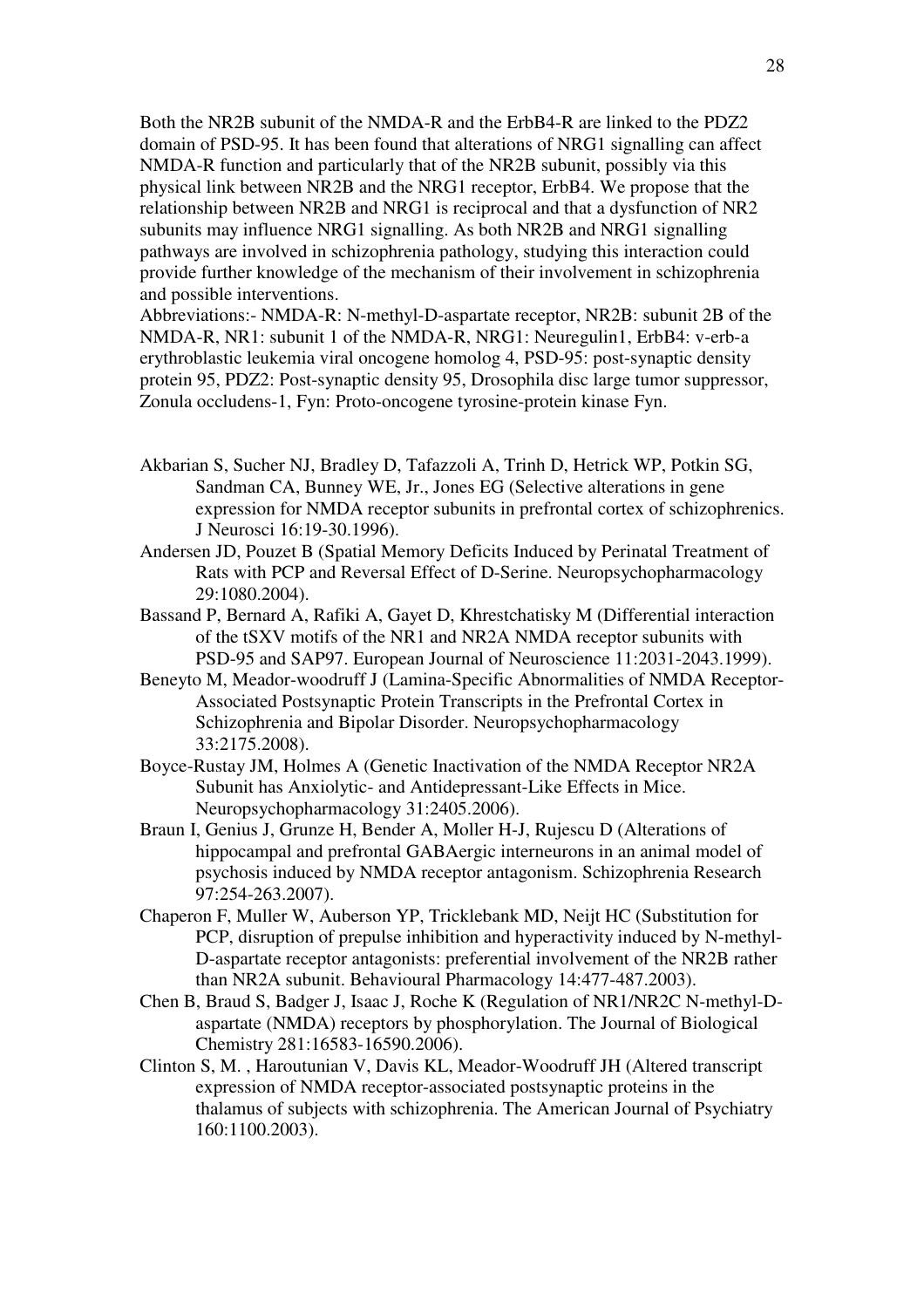- Clinton SM, Haroutunian V, Meador-Woodruff JH (Up-regulation of NMDA receptor subunit and post-synaptic density protein expression in the thalamus of elderly patients with schizophrenia. Journal of Neurochemistry 98:1114-1125.2006).
- Clinton SM, Meador-Woodruff JH (Abnormalities of the NMDA Receptor and Associated Intracellular Molecules in the Thalamus in Schizophrenia and Bipolar Disorder. Neuropsychopharmacology 29:1353-1362.2004).
- Cousins SL, Kenny AV, Stephenson FA (Delineation of additional PSD-95 binding domains within NMDA receptor NR2 subunits reveals differences between NR2A/PSD-95 and NR2B/PSD-95 association. Neuroscience 158:89- 95.2009).
- Dracheva S, Marras SAE, Elhakem SL, Kramer FR, Davis KL, Haroutunian V (N-Methyl-D-Aspartic Acid Receptor Expression in the Dorsolateral Prefrontal Cortex of Elderly Patients With Schizophrenia. Am J Psychiatry 158:1400- 1410.2001).
- du Bois TM, Deng C, Han M, Newell KA, Huang X-F (Excitatory and inhibitory neurotransmission is chronically altered following perinatal NMDA receptor blockade. European Neuropsychopharmacology 19:256-265.2009).
- du Bois TM, Huang X-F (Early brain development disruption from NMDA receptor hypofunction: Relevance to schizophrenia. Brain Research Reviews 53:260- 270.2007).
- Elias G, Elias L, Apostolides P, Kriegstein A, Nicoll R (Differential trafficking of AMPA and NMDA receptors by SAP102 and PSD-95 underlies synapse development. Proceedings of the National Academy of Sciences 105:20953- 20958.2008).
- Fazzari P, Paternain AV, Valiente M, Pla R, Lujan R, Lloyd K, Lerma J, Marin O, Rico B (Control of cortical GABA circuitry development by Nrg1 and ErbB4 signalling. Nature 464:1376-1380.2010).
- Feng Y, Wang X, Guo C, Yang Y, Li J, Su Y, Si T (Expressions of Neuregulin1B and ErbB4 in prefrontal cortex and hippocampus of a rat schizophrenia model induced by chronic MK-801 administration. Journal of Biomedicine and Biotechnology 2010:1-7.2010).
- Flint A, Maisch U, Weishaupt J, Kriegstein A, Monyer H (NR2A subunit expression shortens NMDA receptor synaptic currents in developing neocortex. The Journal of Neuroscience 17:2469-2476.1997).
- Fredriksson A, Archer T, Alm H, Gordh T, Eriksson P (Neurofunctional deficits and potentiated apoptosis by neonatal NMDA antagonist administration. Behavioural Brain Research 153:367-376.2004).
- Gao X-M, Sakai K, Roberts RC, Conley RR, Dean B, Tamminga CA (Ionotropic Glutamate Receptors and Expression of N-Methyl-D-Aspartate Receptor Subunits in Subregions of Human Hippocampus: Effects of Schizophrenia. Am J Psychiatry 157:1141-1149.2000).
- Garcia RAG, Vasudevan K, Buonanno A (The neuregulin receptor ErbB-4 interacts with PDZ-containing proteins at neuronal synapses. Proceedings of the National Academy of Sciences 97:3596-3601.2000).
- Gu Z, Jiang Q, Fu AKY, Ip NY, Yan Z (Regulation of NMDA Receptors by Neuregulin Signaling in Prefrontal Cortex. J Neurosci 25:4974-4984.2005).
- Guilarte T, McGlothan J (Hippocampal NMDA receptor mRNA undergoes subunit specific changes during developmental lead exposure. Brain Research 790:98- 107.1998).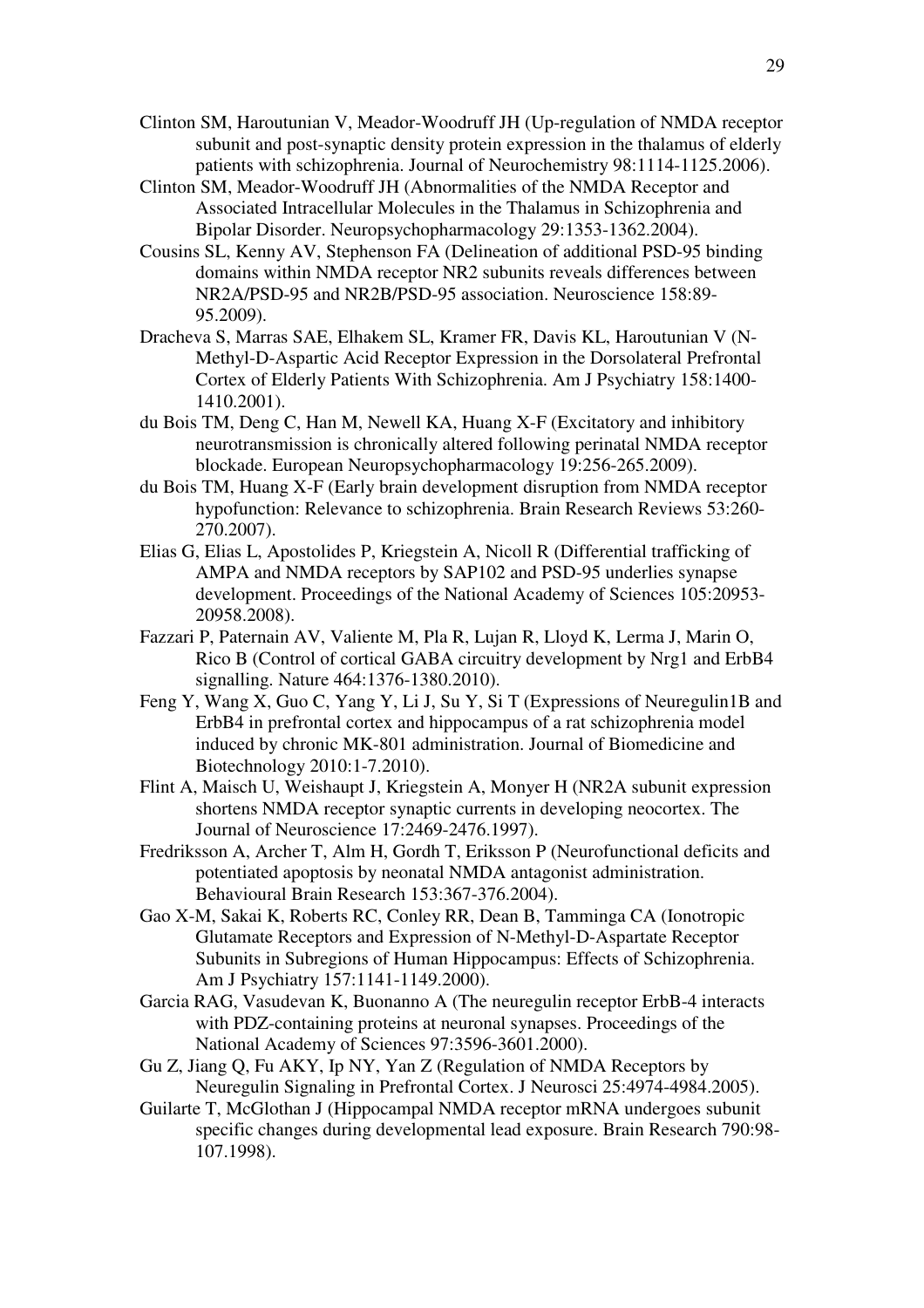- Hahn CG, Wang HY, Cho DS, Talbot K, Gur RE, Berrettini WH, Bakshi K, Kamins J, Borgmann-Winter KE, Siegel SJ, Gallop RJ, Arnold SE (Altered neuregulin 1-erbB4 signaling contributes to NMDA receptor hypofunction in schizophrenia.[see comment]. Nature Medicine 12:824-828.2006).
- Heimer L (Basal forebrain in the context of schizophrenia. Brain Research Reviews 31:205-235.2000).
- Homayoun H, Moghaddam B (NMDA Receptor Hypofunction Produces Opposite Effects on Prefrontal Cortex Interneurons and Pyramidal Neurons. J Neurosci 27:11496-11500.2007).
- Howard M, Elias G, Elias L, Swat W, Nicoll R (The role of SAP97 in synaptic glutamate receptor dynamics. Proceedings of the National Academy of Sciences 107:3805-3810.2010).
- Ibrahim H, M. , Hogg A, J, Jr., Healy D, J. , Haroutunian V, et al. (Ionotropic glutamate receptor binding and subunit mRNA expression in thalamic nuclei in schizophrenia. The American Journal of Psychiatry 157:1811.2000).
- Kinney JW, Davis CN, Tabarean I, Conti B, Bartfai T, Behrens MM (A Specific Role for NR2A-Containing NMDA Receptors in the Maintenance of Parvalbumin and GAD67 Immunoreactivity in Cultured Interneurons. J Neurosci 26:1604- 1615.2006).
- Kornau HC, Schenker LT, Kennedy MB, Seeburg PH (Domain interaction between NMDA receptor subunits and the postsynaptic density protein PSD-95. Science 269:1737-1740.1995).
- Kosowski AR, Liljequist S (The NR2B-Selective N-Methyl-D-aspartate Receptor Antagonist Ro 25-6981  $[(\hat{A}\pm)(R^*,S^*)$ -Î $\pm$ -(4-Hydroxyphenyl)-Î<sup>2</sup>-methyl-4-(phenylmethyl)-1-piperidine Propanol] Potentiates the Effect of Nicotine on Locomotor Activity and Dopamine Release in the Nucleus Accumbens. Journal of Pharmacology and Experimental Therapeutics 311:560-567.2004).
- Kristiansen LV, Bakir B, Haroutunian V, Meador-Woodruff JH (Expression of the NR2B-NMDA receptor trafficking complex in prefrontal cortex from a group of elderly patients with schizophrenia. Schizophrenia Research 119:198- 209.2010).
- Kristiansen LV, Beneyto M, Haroutunian V, Meador-Woodruff JH (Changes in NMDA receptor subunits and interacting PSD proteins in dorsolateral prefrontal and anterior cingulate cortex indicate abnormal regional expression in schizophrenia. Molecular Psychiatry 11:737.2006).
- Kristiansen LV, Huerta I, Beneyto M, Meador-Woodruff JH (NMDA receptors and schizophrenia. Current Opinion in Pharmacology 7:48-55.2007).
- Law AJ, Shannon Weickert C, Hyde TM, Kleinman JE, Harrison PJ (Neuregulin-1 (NRG-1) mRNA and protein in the adult human brain. Neuroscience 127:125- 136.2004).
- Law AJ, Weickert CS, Webster MJ, Herman MM, Kleinman JE, Harrison PJ (Expression of NMDA receptor NR1, NR2A and NR2B subunit mRNAs during development of the human hippocampal formation. European Journal of Neuroscience 18:1197-1205.2003).
- Li Q, Clark S, Lewis DV, Wilson WA (NMDA Receptor Antagonists Disinhibit Rat Posterior Cingulate and Retrosplenial Cortices: A Potential Mechanism of Neurotoxicity. J Neurosci 22:3070-3080.2002).
- Lin Y, Skeberdis VA, Francesconi A, Bennett MVL, Zukin RS (Postsynaptic Density Protein-95 Regulates NMDA Channel Gating and Surface Expression. J Neurosci 24:10138-10148.2004).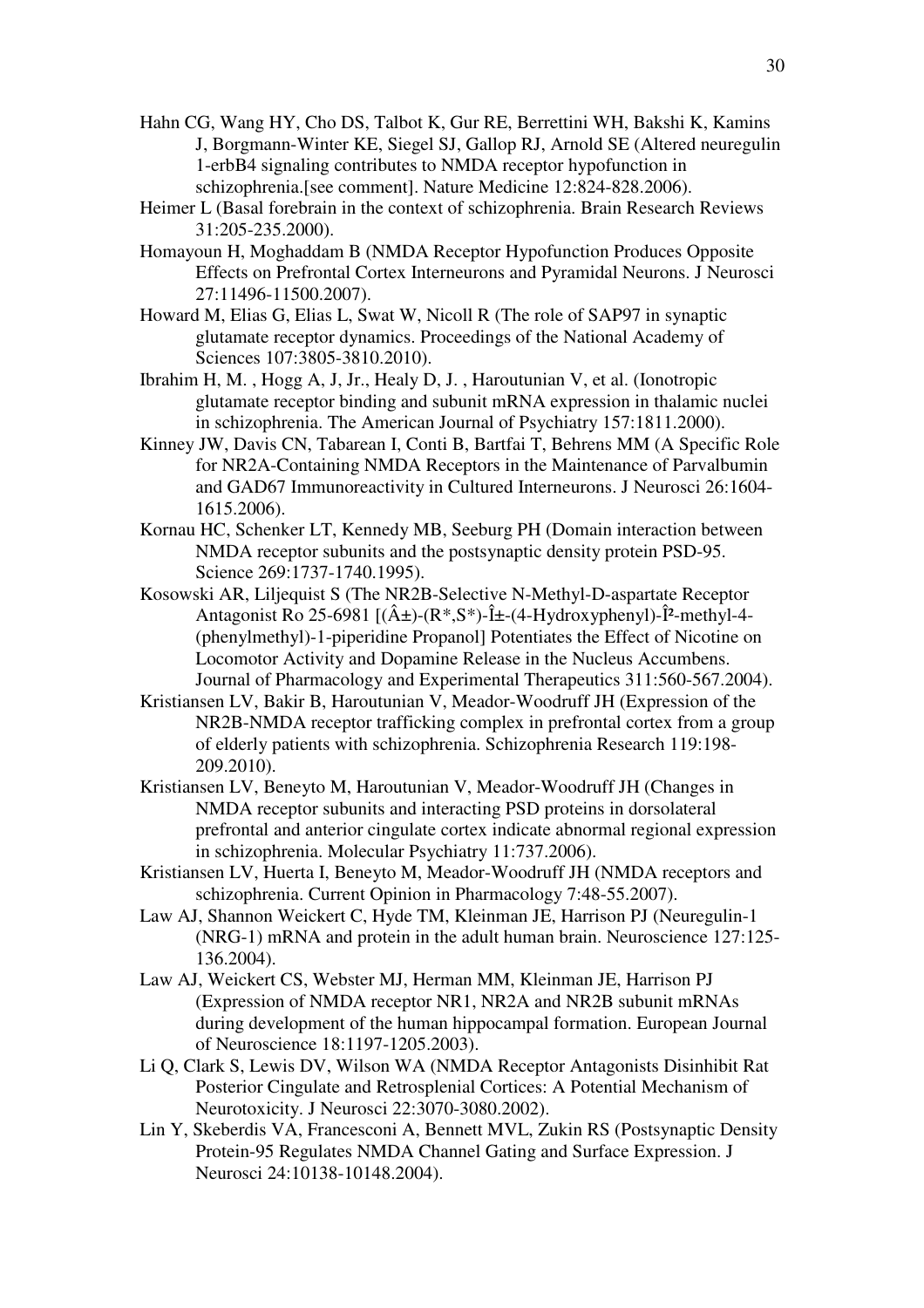- Liu X-B, Murray KD, Jones EG (Switching of NMDA Receptor 2A and 2B Subunits at Thalamic and Cortical Synapses during Early Postnatal Development. J Neurosci 24:8885-8895.2004).
- Mathur P, Graybeal C, Feyder M, Davis M, Holmes A (Fear memory impairing effects of systemic treatment with the NMDA NR2B subunit antagonist, Ro 63-1908, in mice: attenuation with ageing. Pharmacology Biochemistry and Behavior 91:453-460.2009).
- Montgomery J, Zamorano P, Garner C (MAGUKs in synapse assembly and function: an emerging review. Cellular and Molecular Life Sciences 61:911-929.2004).
- Monyer H, Burnashev N, Laurie DJ, Sakmann B, Seeburg PH (Developmental and regional expression in the rat brain and functional properties of four NMDA receptors. Neuron 12:529-540.1994).
- Muller BM, Kistner U, Kindler S, Chung WJ, Kuhlendahl S, Fenster SD, Lau L-F, Veh RW, Huganir RL, Gundelfinger ED, Garner CC (SAP102, a Novel Postsynaptic Protein That Interacts with NMDA Receptor Complexes In Vivo. Neuron 17:255-265.1996).
- Niethammer M, Kim E, Sheng M (Interaction between the C terminus of NMDA receptor subunits and multiple members of the PSD-95 family of membraneassociated guanylate kinases. J Neurosci 16:2157-2163.1996).
- Okada M, Corfas G (Neuregulin1 downregulates postsynaptic GABAA receptors at the hippocampal inhibitory synapse. Hippocampus 14:337-344.2004).
- Olney JW, Newcomer JW, Farber NB (NMDA receptor hypofunction model of schizophrenia. Journal of Psychiatric Research 33:523-533.1999).
- Ozaki M, Sasner M, Yano R, Lu H, S. , Buonanno A (Neuregulin-beta induces expression of a NMDA-receptor subunit. Nature 390:691.1997).
- Portera-Cailliau C, Price DL, Martin LJ (N-Methyl-d-Aspartate Receptor Proteins NR2A and NR2B Are Differentially Distributed in the Developing Rat Central Nervous System as Revealed by Subunit-Specific Antibodies. Journal of Neurochemistry 66:692-700.1996).
- Ritter L, Vazquez D, Meador-woodruff J (Ontogeny of ionotropic glutamate receptor subunit expression in the rat hippocampus. Brain Research Developmental Brain Research 139:227-236.2002).
- Sans N, Petralia RS, Wang YX, Blahos JN, Hell JW, Wenthold RJ (A developmental change in NMDA receptor-associated proteins at hippocampal synapses. Journal of Neuroscience 20:1260-1271.2000).
- Sato J, Shimazu D, Yamamoto N, Nishikawa T (An association analysis of synapseassociated protein 97 ( < i&gt; SAP97&lt; / i&gt; ) gene in schizophrenia. Journal of Neural Transmission 115:1355-1365.2008).
- Schmitt A, Koschel J, Zink M, Bauer M, Sommer C, Frank J, Treutlein J, Schulze T, Schneider-Axmann T, Parlapani E, Rietschel M, Falkai P, Henn F (Gene expression of NMDA receptor subunits in the cerebellum of elderly patients with schizophrenia. Eur Arch Psychiatry Clin Neurosci 260:101-111.2010).
- Sheng M, Cummings J, Roldan LA, Jan YN, Jan LY (Changing subunit composition of heteromeric NMDA receptors during development of rat cortex. Nature 368:144-147.1994).
- Sheng M, Hoogenraad CC (The Postsynaptic Architecture of Excitatory Synapses: A More Quantitative View. Annual Review of Biochemistry 76:823-847.2007).
- Sircar R (Postnatal phencyclidine-induced deficit in adult water maze performance is associated with N-methyl--aspartate receptor upregulation. International Journal of Developmental Neuroscience 21:159-167.2003).